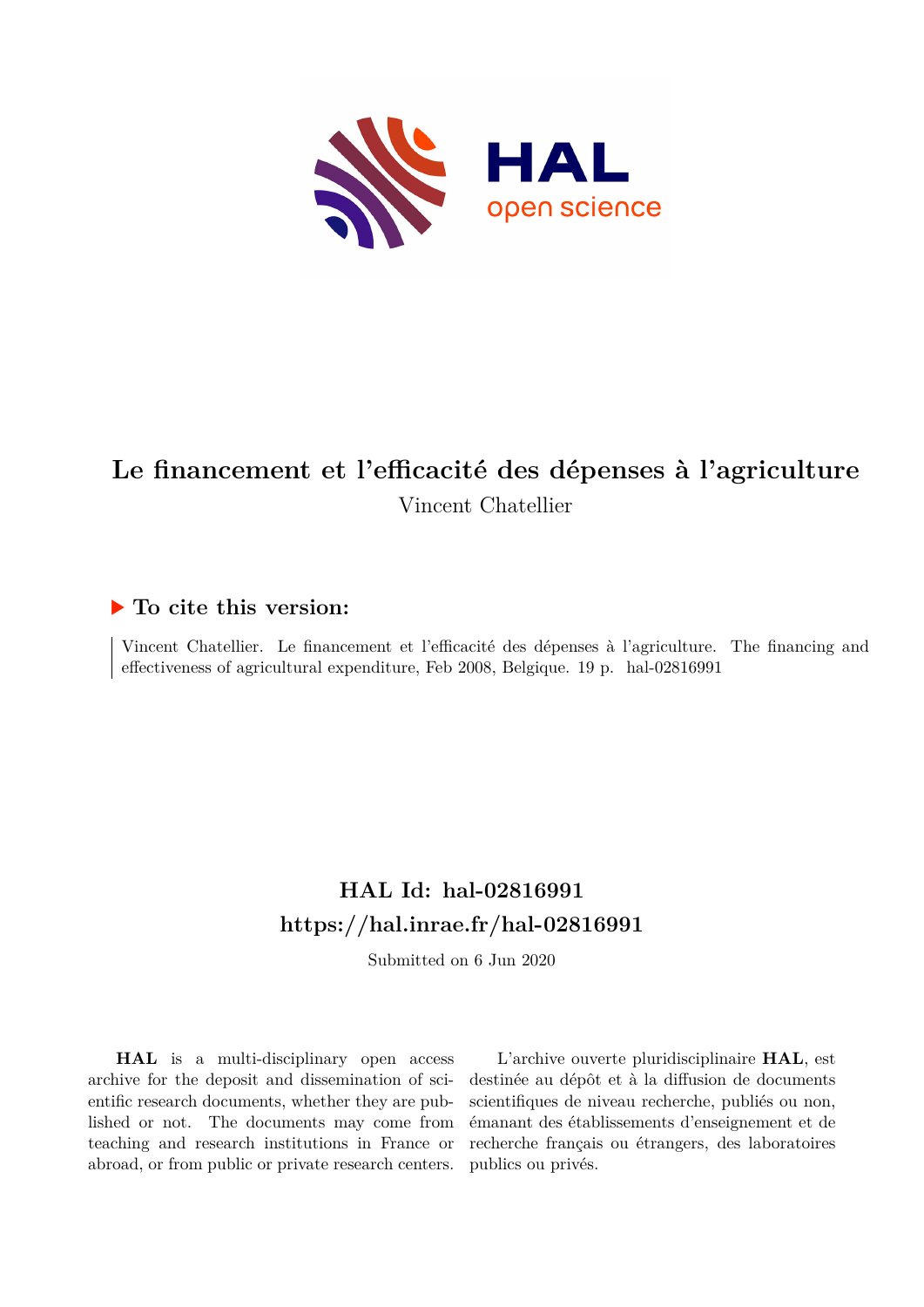

ЕВРОПЕЙСКИ ПАРЛАМЕНТ PARLAMENTO EUROPEO EVROPSKÝ PARLAMENT EUROPA-PARLAMENTET EUROPÄISCHES PARLAMENT ΕΥΡΩΠΑΪΚΟ ΚΟΙΝΟΒΟΥΛΙΟ **FUROOPA PARLAMENT FUROPEAN PARLIAMENT** EIROPAS PARLAMENTS PARLEMENT EUROPÉEN PARLAMENTO EUROPEO PARLAIMINT NA HEORPA EUROPOS PA AMENTAS AMENT IL-PARLAMENT EWROPEW EUROPEES PARLEMENT PARLAMENTO EUROPEU PARLAMENT EUROPEJSKI PARLAMENTUL EUROPEAN EURÓPSKY PARLAMENT EVROPSKI PARLAMENT EUROOPAN PARLAMENTTI EUROPAPARLAMENTET

**NOTE** 

# Policy Department Structural and Cohesion Policies

# THE FINANCING AND EFFECTIVENESS OF AGRICULTURAL EXPENDITURE

PROVISIONAL VERSION

**AGRICULTURE** 

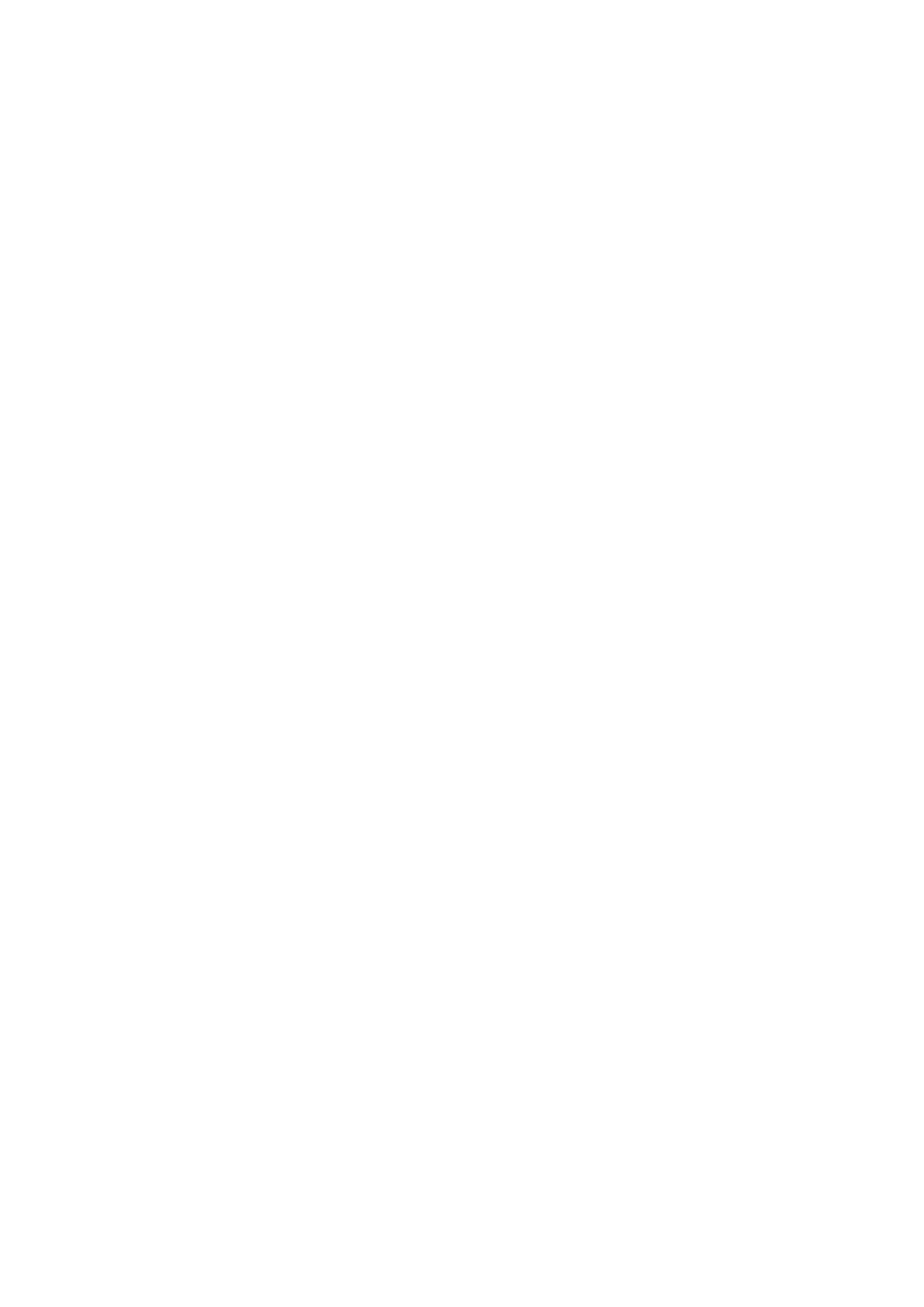

EBPOΠΕЙCKИ ΠΑΡЛΑΜΕΗΤ PARLAMENTO EUROPEO EVROPSKÝ PARLAMENT EUROPA-PARLAMENTET<br>ΕUROPÄISCHES PARLAMENT EUROOPA PARLAMENT EΥΡΩΠΑΪΚΟ ΚΟΙΝΟΒΟΥΛΙΟ EUROPEAN PARLIAMENT PARLEMENT EUROPÉEN PARLAIMINT NA HEORPA PARLAMENTO EUROPEO EIROPAS PARLAMENTS EUROPOS PARLAMENTAS EURÓPAI PARLAMENT IL-PARLAMENT EWROPEW EUROPEES PARLEMENT PARLAMENT EUROPEJSKI PARLAMENTO EUROPEU PARLAMENTUL EUROPEAN EURÓPSKY PARLAMENT EVROPSKI PARLAMENT EUROOPAN PARLAMENTTI EUROPAPARLAMENTET

**Directorate General for Internal Policies of the Union**

# **Policy Department B: Structural and Cohesion Policies**

#### **AGRICULTURE AND RURAL DEVELOPMENT**

## **THE FINANCING AND EFFECTIVENESS OF AGRICULTURAL EXPENDITURE**

**Provisional version**

**IP/B/AGRI/IC/2008-013 28/03/2008**

**EN**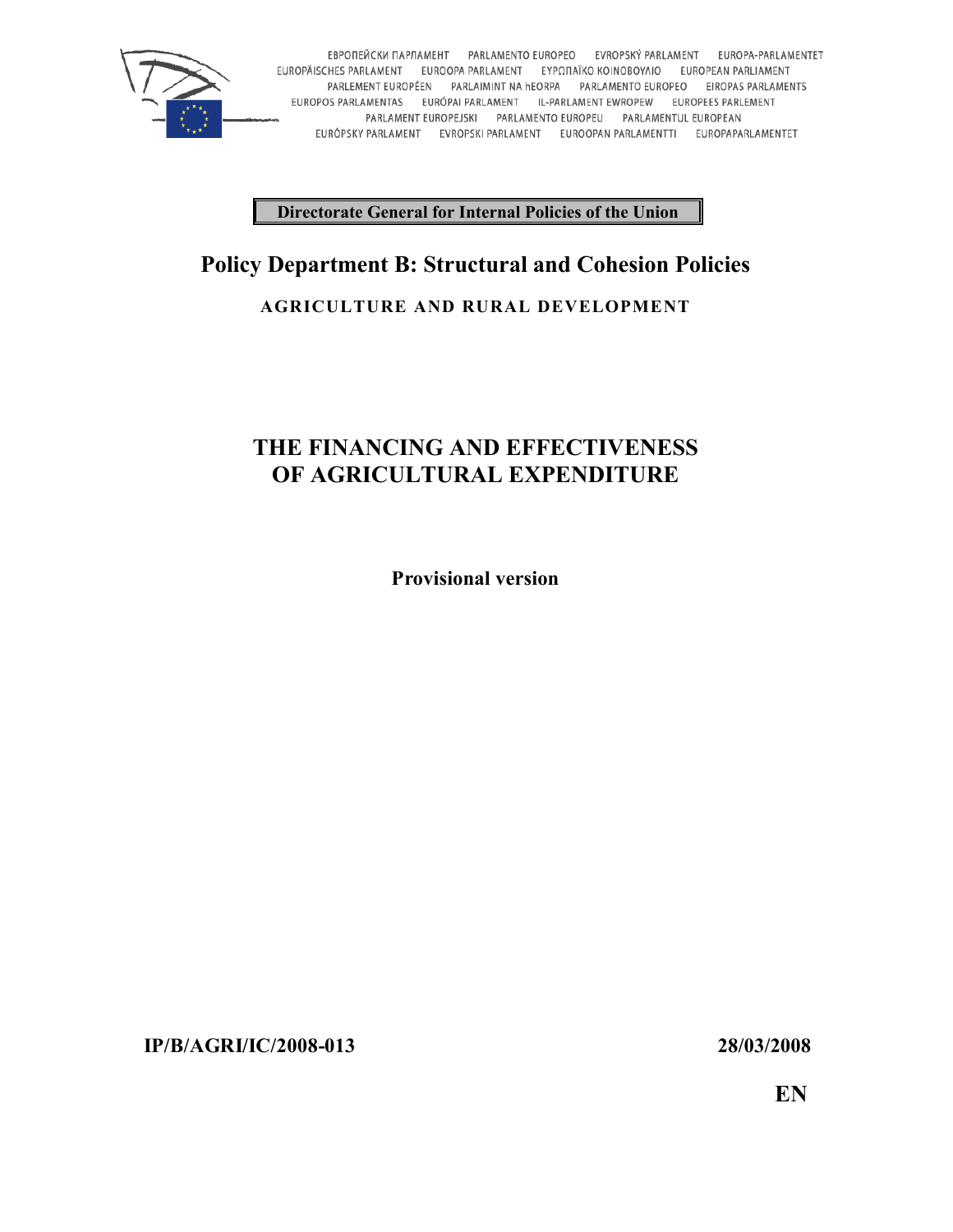This briefing note was requested by the European Parliament's committee on Agriculture and Rural Development.

This paper is published in the following languages:

- Original: FR - Translations: EN

The executive summary is published in the following languages: English

B-1047 Brussels

| $Author(s)$ :         | Vincent CHATELLIER                                       |  |  |  |  |  |
|-----------------------|----------------------------------------------------------|--|--|--|--|--|
|                       | National Institute of Agronomic Research (INRA), UR 1134 |  |  |  |  |  |
|                       | Rue la Géraudière, 44300 Nantes – France                 |  |  |  |  |  |
|                       | Email: vchatel@nantes.inra.fr                            |  |  |  |  |  |
|                       |                                                          |  |  |  |  |  |
| Responsible Official: | Albert MASSOT MARTI                                      |  |  |  |  |  |
|                       | Policy Department B: Structural and Cohesion Policies    |  |  |  |  |  |
|                       | European Parliament                                      |  |  |  |  |  |

E-mail: ipoldepb@europarl.europa.eu

Manuscript completed in March, 2008

This study is available on the Internet at: http://www.europarl.europa.eu/activities/committees/studies.do?language=en

Brussels, European Parliament, 2008

The opinions expressed in this document are the sole responsibility of the author and do not necessarily represent the official position of the European Parliament.

Reproduction and translation for non-commercial purposes are authorised, provided the source is acknowledged.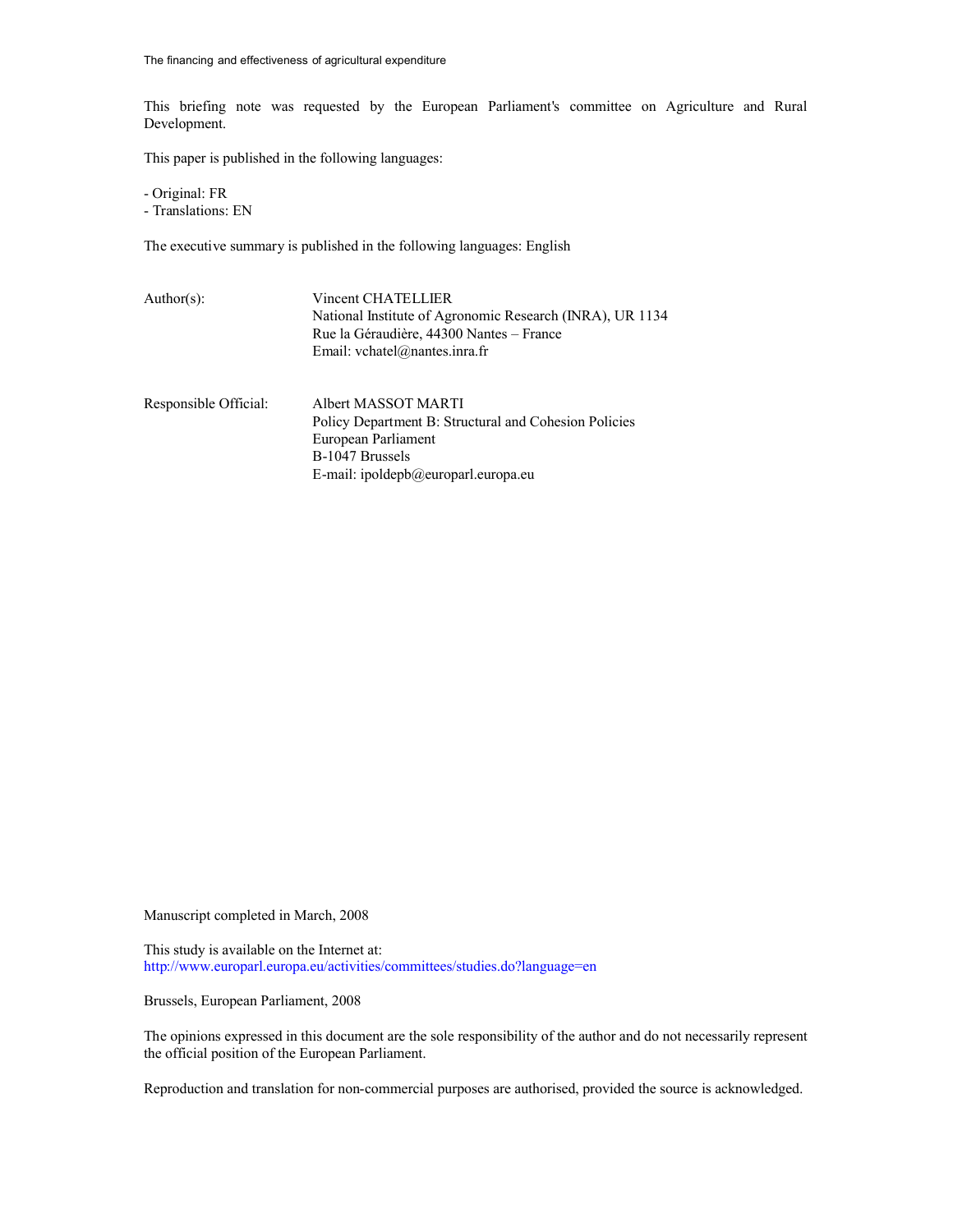### **Executive summary**

This text presents a critical analysis on the financial and effectiveness of public expenditure allocated to European agriculture. It deals with the proposals made by the European Commission under the health check of the Common Agricultural Policy (CAP). To provide some answers to the questions raised by his interlocutors, the author draws on his analysis of agricultural policy, his knowledge of French agriculture and simulations applied to the French Farm Accountancy Data Network (FADN).

The first part deals with the model of farm support. After recalling the good efficiency of previous CAP reforms to control agricultural expenditure, it presents how the decoupling is applied in various EU member states. Then, it discusses the reasons why it is more difficult to apply a full decoupling in the bovine and ovine sectors than for vegetal ones. Finally, it discusses the potential impact of a greater uniformity of the single payment per hectare.

The second part deals with the role, present and future, of the various intervention instruments of the CAP. It shows, first, that public intervention in agriculture is justified because of the agricultural markets volatilities and of the externalities (both positive and negative). It then discusses how the various intervention instruments (guaranteed prices, coupled and decoupled payments, storage, customs duties, quotas, risk management) have evolved and will have to play a role in the future CAP. It stresses the following points: the decrease of institutional prices has offered in certain sectors, the possibility to reduce export refunds and to accept in better conditions the decreasing of customs duties; the protection of the European agricultural market by customs duties remains necessary, especially in the beef sector ; the use of storage (public or private) in agricultural products could mitigate price fluctuations, but it would require a collective effort between WTO members; the abolition of milk quotas, added to the total decoupling in the milk sector, can have some consequences on the territory in a country like France (some specific measures for disadvantaged areas will be probably necessary).

The third part and the conclusion invite to change substantially the terms of the CAP support in a long term (after 2015). They indicate that the main challenge is not first to reduce the level of support to agriculture but to find a new way for more legitimacy. The segmentation between the first and second pillar could be modified, as well as the issue of the modalities of co-financing. The proposal to allow member states to move towards a flatter rate of the single payment scheme, the Article 69 and the modulation are temporarily useful before 2015. They do not, however, sufficient to legitimate decoupled support over the long term. It is therefore important that direct payments become more directly related to environmental and territorial services. It would also be helpful to limit the amount of direct payments by farm, with taking the employment into account.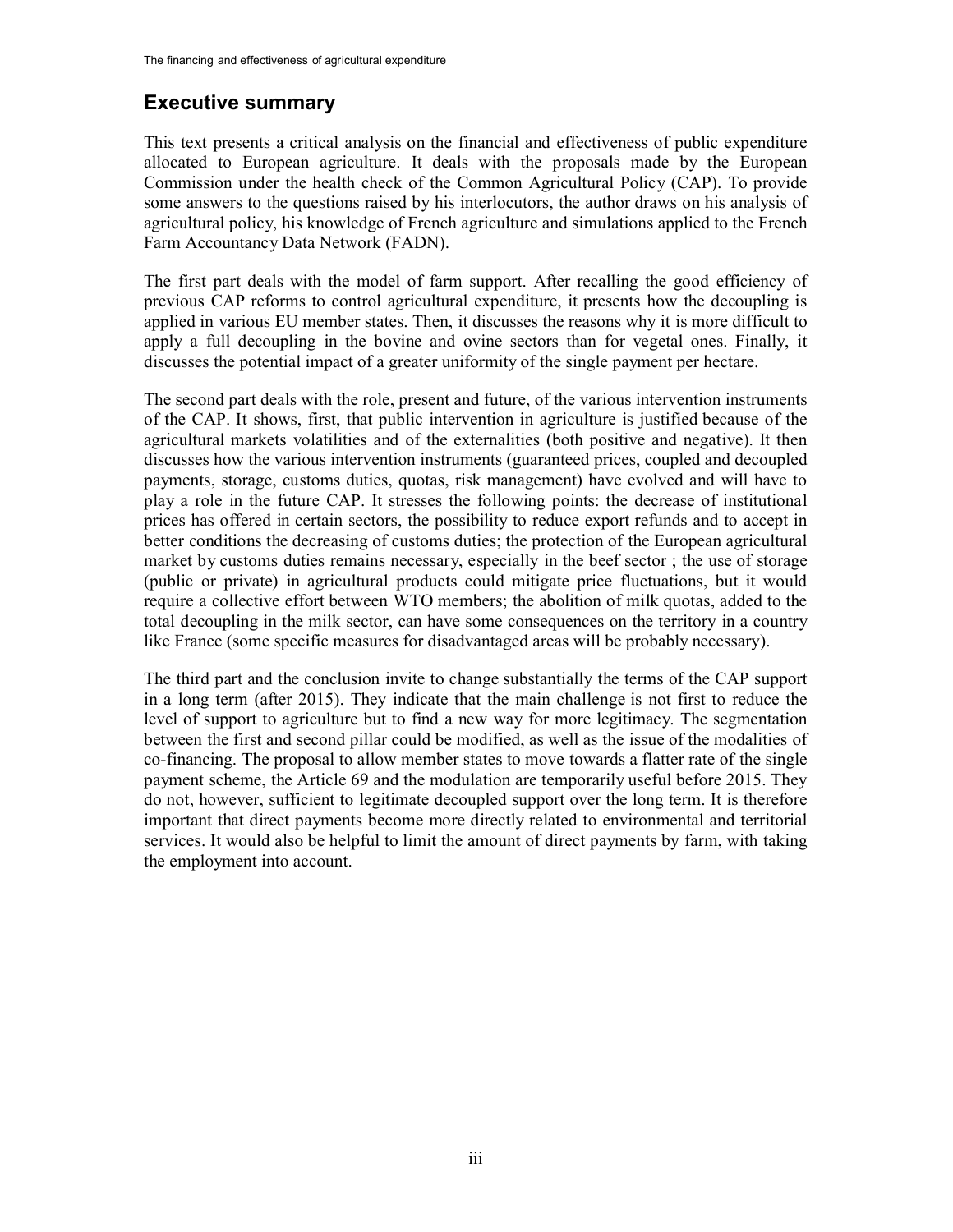# **Acronyms**

| <b>AAUR</b>  | Agricultural Agreement on Uruguay Round                |
|--------------|--------------------------------------------------------|
| <b>AMS</b>   | Aggregate Measurement of Support                       |
| <b>AWU</b>   | Agricultural Work Unit                                 |
| <b>CAP</b>   | Common Agricultural Policy                             |
| <b>CMO</b>   | Common Market Organisation                             |
| <b>EAGGF</b> | European Agricultural Guarantee and Guidance Fund      |
| <b>ESU</b>   | Economic Size Unit                                     |
| EU           | European Union                                         |
| <b>FADN</b>  | Farm Accountancy Data Network                          |
| <b>FFI</b>   | Family Farm Income                                     |
| <b>LFA</b>   | <b>Less Favoured Area</b>                              |
| <b>NMS</b>   | New Member States                                      |
| <b>SGM</b>   | <b>Standard Gross Margin</b>                           |
| <b>SPS</b>   | Single Payment Scheme                                  |
| <b>OECD</b>  | Organisation for Economic Co-operation and Development |
| <b>WTO</b>   | World Trade Organisation                               |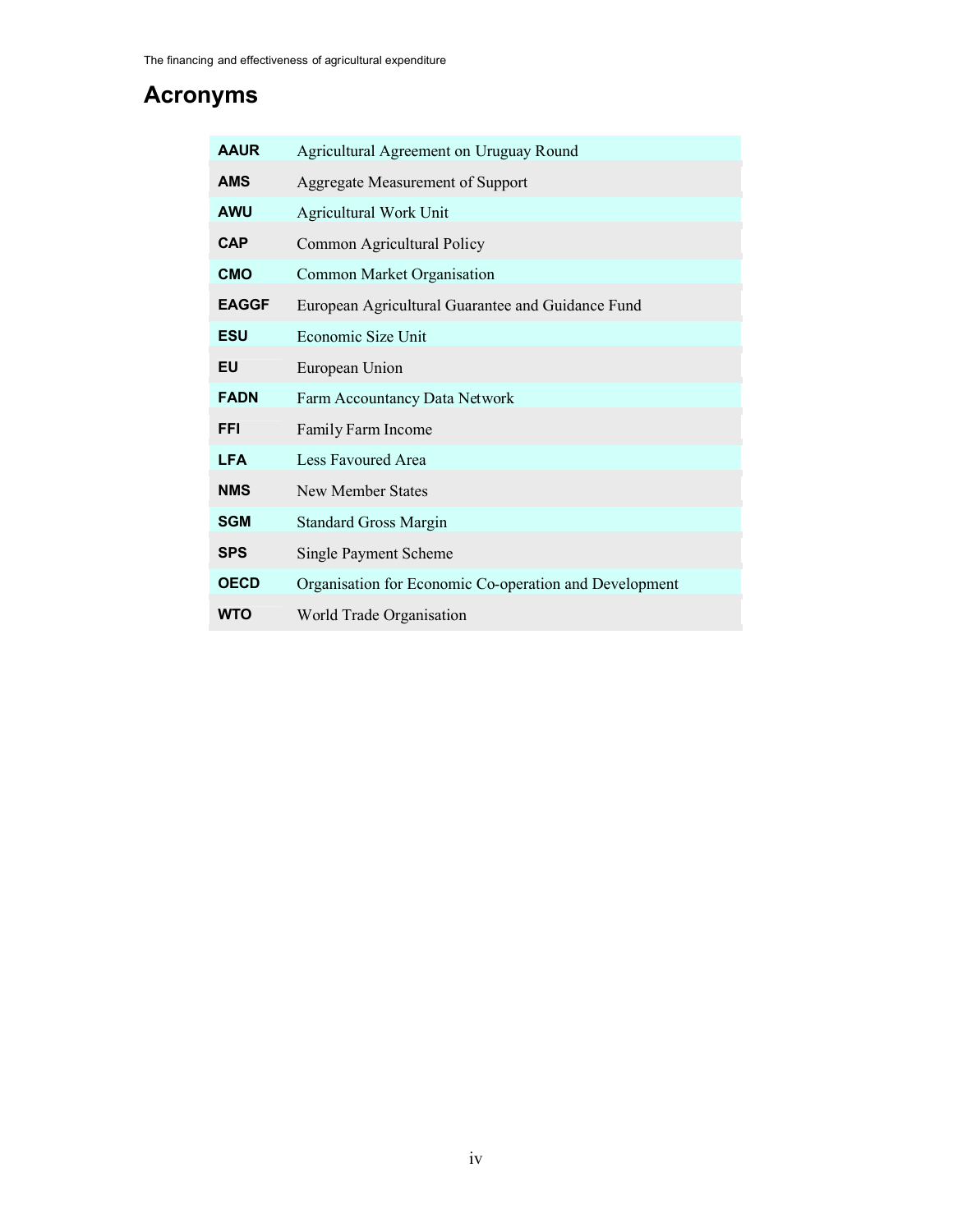# **Introduction** 1 **1. The model of farm support** 2 1.1. Support for European and French agriculture 2 1.2. National strategies on decoupling 3 1.3. Should we implement a full decoupling of direct payments? 5 1.4. Should we align the model of single payment between member states? 6 **2. The role of market regulation instruments in the CAP** 7 2.1. The justifications for a public intervention in agriculture 7 2.2. What kinds of intervention instruments for tomorrow? 8 **3. The financing of the CAP** 11 3.1. Is it possible to reduce the EAGGF? 11 3.2. What developments for the co-financing and the two pillars of the CAP? 11 3.3. The modulation and capping of direct aids, the article 69 12 **Conclusion: towards a new CAP** 13 **Bibliography** 14 **Annexes** 15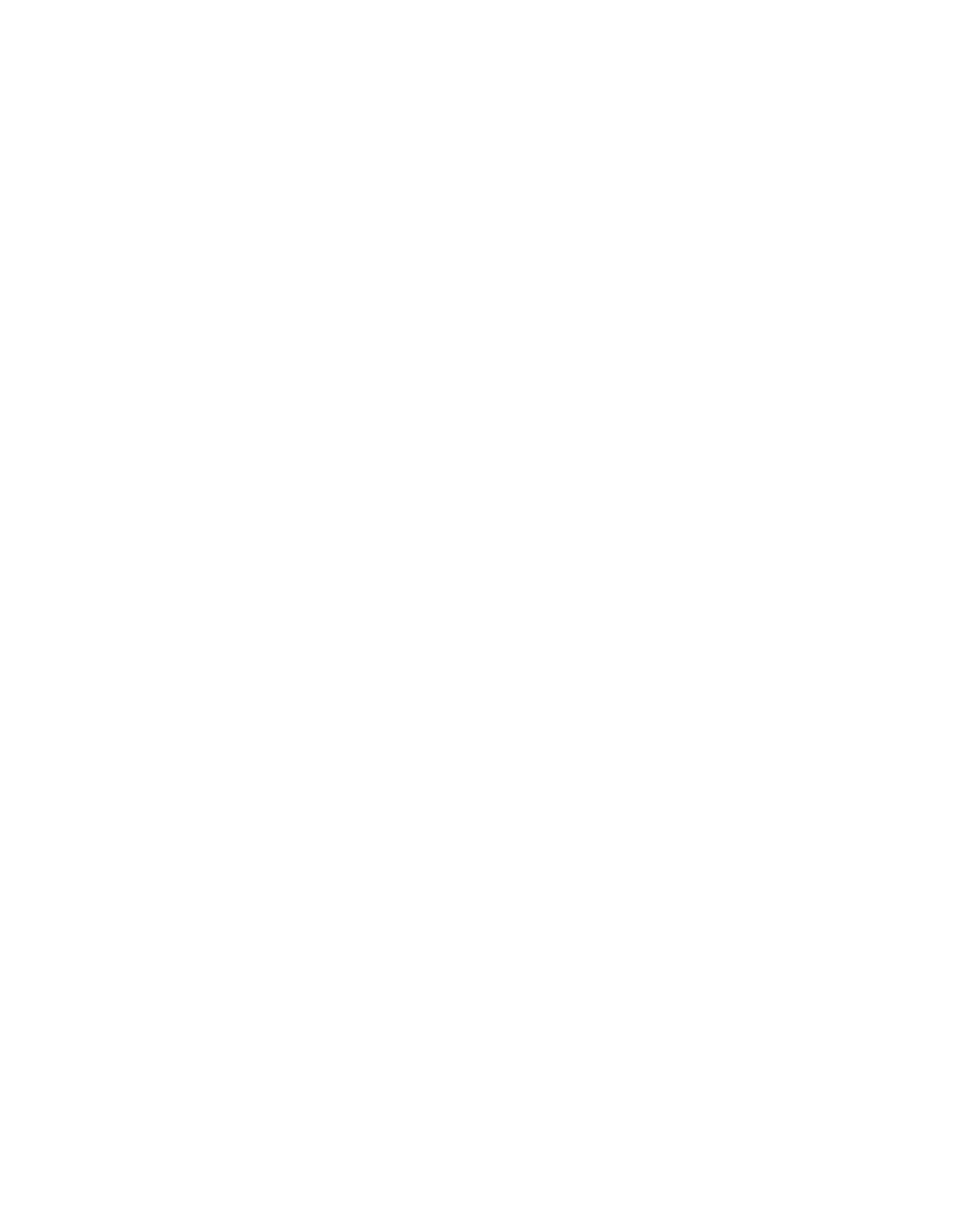## **Introduction**

l

European agriculture has benefited, during a half-century, of a Common Agricultural Policy (CAP). The CAP was designed to ensure security of supply for consumers, to modernize agriculture, to support farmers' incomes and, more recently, to take better account of certain societal concerns related to the environment, biodiversity and animal welfare. To accomplish these objectives, the CAP is based on three main principles: i) the unity of the markets, which means the implementation of common rules among member states, the adoption of identical institutional prices and the establishment of a uniform customs tariff on the external borders of the European Union (EU); ii) Community preference inducing member states to purchase food products as a priority in a partner country (by the taxation of imports); iii) the financial solidarity which implies that agricultural spending of the CAP should be shared in common.

Even if the CAP is already old, it is still a subject of much debate, often controversial, both internationally and in the various EU member states. In addition to the many questions raised about the role that agriculture plays in society (in terms of jobs, environment, product quality, food independence, technological changes, etc.), the debate on the future of the CAP currently arises in a context marked by:

- The proposals made in November 2007 by the European Commission to the Parliament and to the Council on the health check of the CAP. In the continuity of the three previous CAP reforms (1992, 1999 and 2003), these proposals concern the evolution of decoupling device, the reorientation of the support towards rural development and the end of milk quotas in 2014-2015 (European Commission, 2007).

- The potential revision of the EU budget in 2009. In accordance with the decisions taken under the British presidency, the EU authorities will be able to make an amendment of EU financial perspectives for the period 2009-2013. Given the rising price of agricultural products (mainly cereals and dairy) and due to the important proportion of agricultural expenditure in the EU budget, it is likely that some member states will require a decrease in support of the CAP.

- The multilateral WTO negotiations. Committed in 2001, the negotiations of the Doha round have not yet been completed at the beginning of 2008. In the agricultural sector, they cover three main areas, namely, domestic support, market access and export competition.

In response to a request made by the European Parliament (Workshop of the commissions COBU / COMAGRI), this note summarises a reflection on the future of CAP support instruments<sup>1</sup>. By focusing sometimes on the French case, it is organized around the following sections: the model of farm support, the role of markets regulation instruments, the financing of the CAP and some arguments for the next CAP reform.

 $<sup>1</sup>$  The opinions expressed in this document are the sole responsibility of the author. The author has been asked to express a critical</sup> analysis based on his knowledge of the subject and his experience of the French agricultural policy. The note was therefore not prepared according to conventional standards of a scientific article. For more information about my work, see the following website: www.nantes.inra.fr/content/download/1754/24229/file/CV-VChatellier.pdf.

I want to thank Hervé Guyomard (Research Director at INRA Rennes). Some arguments written in this note are also developed in some joint publications (see bibliography).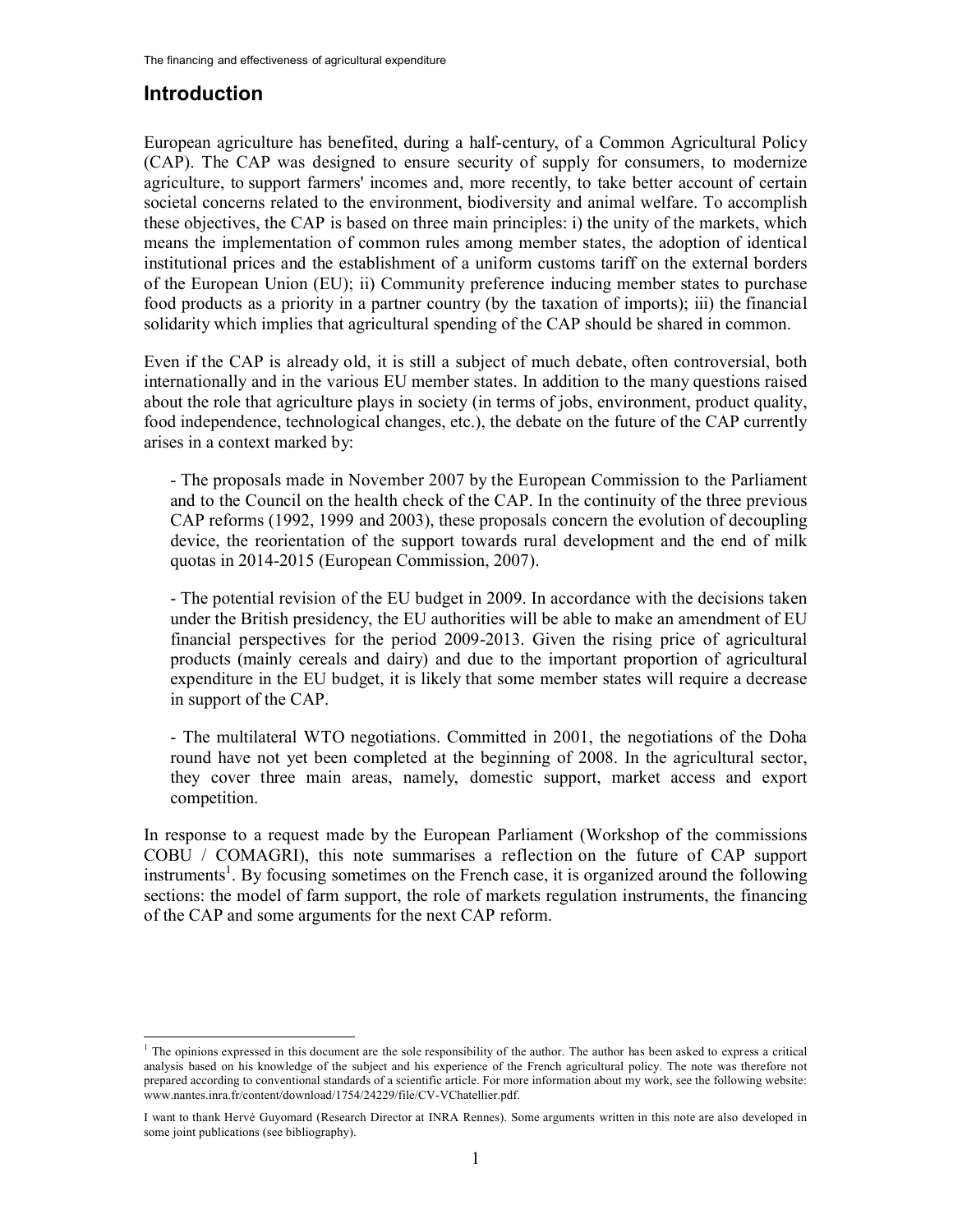### **1. The model of farm support**

This first part proposes, first, an analysis of the main trends of the budgetary support granted for European and French agriculture. It shows, then, the strong diversity of national approaches to deal with decoupling. Finally, it discusses the future development of the decoupling system, considering the two following questions: should we adopt a full decoupling for all agricultural products? Should we align the model of the single payment scheme (SPS) between all Member States?

#### **1.1. Support for European and French agriculture**

According to the OECD estimates (Organisation for Economic Co-operation and Development), the EU supports its agriculture to a higher level that other developed countries (such as Australia, New Zealand or, a lesser extent, Canada and the United States), and off course that many developing countries. Over the past twenty years, support for farmers in EU has decreased as a percentage of the value of agricultural production (support calculated by adding to the budget, the estimated effects of internal market protection by tariffs). If the market price support has sharply fallen (in favour of direct payments to producers, increasingly disconnected volumes of products), it still represents an essential component of certain goods, including sugar, beef and milk.

The budgetary expenditures granted to agriculture grew at a rapid pace until 1992, date of the first major reform of the CAP (Butault,  $2004$ )<sup>2</sup>. For several years, they are relatively stable in real terms. The cost of the CAP decreased from 0.54% of the gross domestic product in 1990 to 0.44% in 2005. Due to several factors, the control of expenses is better: the instruments to control supply (milk quotas and compulsory set-aside) permit to limit surpluses; direct payments have been granted with ceilings by member state, region or producer; the Agricultural Agreement of the Uruguay Round (URAA) and the fall in agricultural prices in the EU have led to a substantial reduction of aids to exports; the public interventions on markets have become more restrictive.

In 2007, EU expenditure of the CAP have been 55 billion euros, of which 80% belong to the first pillar (support measures of agricultural markets), and 20% belong to the rural development. Around 80% of the first pillar is composed by direct aid allocated to agricultural producers. The arable sector captures 44% of the first pillar expenditures, i.e. a higher proportion than for beef  $(20\%)$ , milk  $(6\%)$ , olive oil  $(5\%)$ , sugar  $(4\%)$ , ovine  $(4\%)$ , fruits and vegetables  $(4\%)$ , wine  $(2\%)$  and tobacco  $(2\%)$ .

The breakdown of the CAP budget between EU member states is carried out according to the principle of financial solidarity. Countries which specialized in certain productions such as horticulture, gardening, viticulture, pigs or poultry receive fewer budgets that countries specialized in cereals or beef cattle. With 20% of the CAP expenditure, France occupies the first rank in front of Spain (14%), Germany (14%), Italy (12%) and the United Kingdom (8%). The ten New Members States (NMS) receive less than 10% of CAP budget, but this rate will increase by 2013.

<sup>&</sup>lt;sup>2</sup> The European budget does not take into account the support of Member States and local authorities, even in the framework of programmes financed by the EU.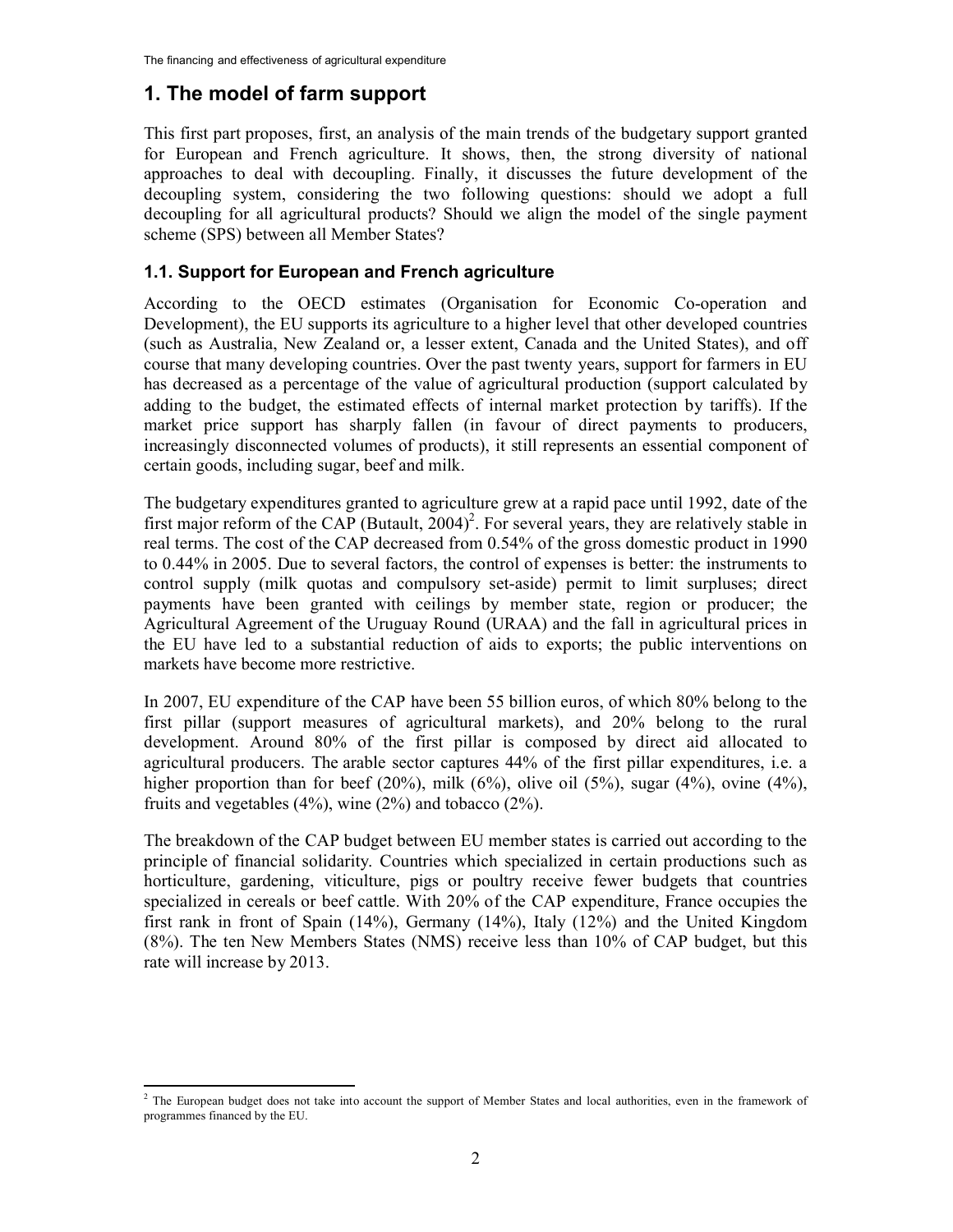In France, the budget for agriculture represents 13.5 billion euros in 2006, of which 80% come from EU funds (Ministry of Agriculture, 2007). Over the past ten years, these expenses have been stable or even slight decreases in real terms. A classification of this budgetary support was carried out according with the three "boxes" (amber, blue and green) defined in the WTO (see table 1 in annex). According to this classification, the "green box" represents 68% of the French budget for 2006, against 24% in 2005 (year just before the decoupling). This development is significant, despite the use of a partial decoupling. The Single Farm Payment (SFP) is 5.6 billion euros (2006), i.e. 41% of total budget expenditures. It is greater than the amount of direct aids which are maintained coupled (3.3 billion euros, of which 1.1 billion euros for arable crops aids and 1.8 billion euros for livestock premiums).

The direct aids granted to farmers represent more than three quarters of the total budget. According to the Farm Accountancy Data Network (FADN), the French professional farms have received, on an average of 5 years (2001-2005), 25100 euros of direct aids per year (in constant euros 2005). This amount represents 13300 euros per Agriculture Work unit (AWU) or 87% of the Family Farm Income (FFI). These amounts vary greatly according to the agricultural specialization and the size of farms (see tables 2 through 5, in annex)<sup>3</sup>. In the vast majority of types, the average amount of direct aid per farm and the amount of the FFI per family AWU increase with the size of the farm (see table 6 in annex). This is mainly due to the fact that CAP expenditures were granted so proportional to the factors of production (land and livestock), without modulation or capping depending on size criteria or jobs.

#### **1.2. National strategies on decoupling**

 $\overline{a}$ 

The Regulation No. 1782/2003 of the Council leaves some breathing space to the Member States for applying the decoupling: date of the implementation, its intensity (partial versus full), its application model (historical, hybrid, national, regional) and the Article No. 69.

*The date of implementation*. Decoupling was introduced in 2005 in several countries, including Germany, Austria, Belgium, Denmark, Ireland, Italy and the United Kingdom. Other countries, such as Spain, France and the Netherlands have opted for 2006. In the NMS, decoupling has been applied immediately on their arrival in the EU (as a single area payment scheme).

*The intensity of decoupling*. Several countries have adopted a full decoupling, as is the case of Germany (with the exception of some specific crops), Ireland and the United Kingdom. Italy and Greece have also chosen a total decoupling with the exception of the seed sector. Austria, Belgium and the Netherlands have opted for a partial decoupling, mainly for the benefit of animals and seeds productions. Spain, France, and to a lesser extent Portugal, have maximized the coupling (Boinon et al, 2006). In France, the coupling is 100% for suckler cows' premium and for calves slaughter premium; 50% for the ewe premium; 40% for cattle slaughter premium; 25% for payments to arable crops surfaces.

<sup>&</sup>lt;sup>3</sup> In tables 2 through 5, the French professional farms are divided, first, according to various types of production. This segmentation was performed on the basis of their structural characteristics. Six classes of size are also determined according to their Standard Gross Margin (SGM). The SGM is expressed in Economic Size Unit (1 ESU = 1200 euros of potential added value).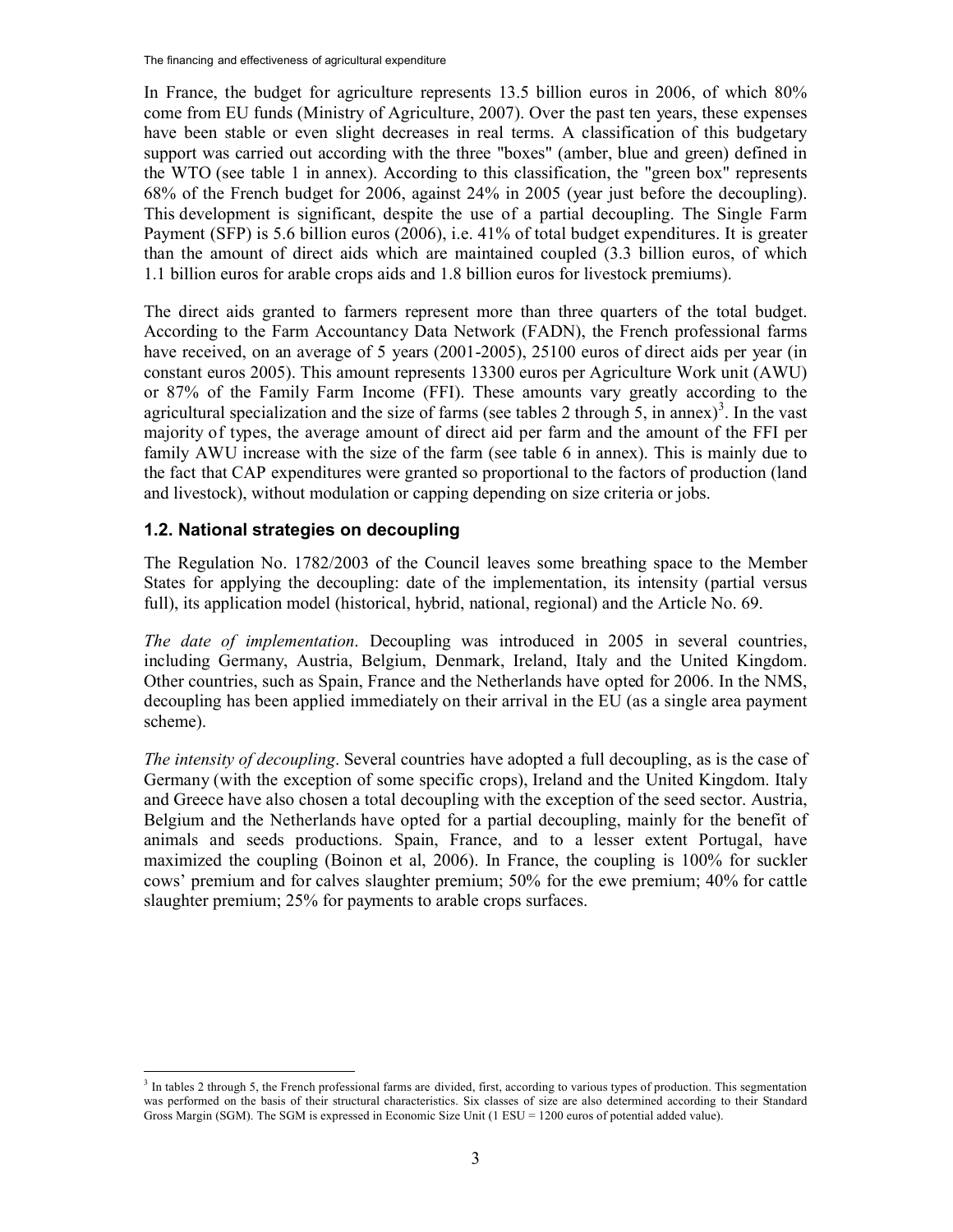The financing and effectiveness of agricultural expenditure

*The model of decoupling*. The historical model is applied in many member states (or regions), namely Austria, Belgium, Spain, France, Greece, Ireland, the Netherlands, Portugal, Wales and Scotland. In this model, the amount of the SFP is determined on the basis of the direct subsidies granted during the reference period 2000-2002. Therefore, this model does not modify the original allocation of direct support among farmers or between regions. A static hybrid model with a single zone is applied in Denmark, Northern Ireland and Luxembourg. In this case, the amount of the SFP per farm is calculated with a proportion of the historical basis and a common unique single payment amount per hectare. In Sweden, the model is similar, but three regions have been distinguished. A hybrid and dynamic model in each Lander was privileged in Germany. Thus, the amount of the single payment per hectare will be, after several years of transition, the same among all farms in the same Lander. In contrast to the historical model, it alters the distribution of support among categories of farms. In England, the choice is comparable to that of Germany, with the three regions of reference.

*Article 69.* This article of Regulation No. 1782/2003 of the Council authorize Member States to deduct 10% of the national ceilings of the SFP. The funds collected are allocated as additional payments to farmers engaged in production systems which are important for the environment or for the quality of products. The article 69 is applied in the southern European countries (Spain, Greece, Italy and Portugal), Scotland, Finland, Sweden and Slovenia. It allows to redistribute the support among farms. Nevertheless, its impact is not very important because transfers are limited in each production sector (Boinon et al, 2007). To obtain significant redistributional effects, it's necessary to target these funds on a small number of beneficiaries.

The implementation of the decoupling has been very different from one member state to another. In fact, the CAP has become quite complex, despite significant efforts undertaken to simplify it: implementation of a unique Common Market Organisation (CMO), restrictive conditions for the market intervention, and so on. Several factors seem to interfere with national choices on the decoupling:

i) The sensitivity of governments front to a potential new CAP for the future. In Germany, for example, the political dimension of the choice lies to the personality of the minister (member "green party") in charge of food and agriculture at the time of reform. In France, the government was historically against the decoupling. Similarly, it was felt that this reform should not, in the short term, cause economic shocks for farms. Therefore, the French government has adopted a *status quo* strategy (historical model) in the short term (Piet et al, 2006). But, it was clear for this government that, in a long term, the debate on the justification of agricultural expenses would come back.

ii) The relationships between the agricultural organizations and the government. In France, the decisions for agricultural policy are often taken in close collaboration between the government and farmers' organisations. In a context where the application of decoupling could lead to an important redistribution of support, the conflicts of interest between regions, productions and farmers are inevitable. One way to conclude in this complex debate has been to choose the historical model.

iii) The diversity of agricultural production and the proportion of Less Favoured Area (LFA). In France, the partial decoupling has been implemented because some fears were expressed about the potential negative impacts of a full decoupling on the territorial equilibrium. The French authorities feared a transfer of agricultural production (mainly in the cattle and sheep sectors) from Less Favoured Area (LFA) towards the others. In other countries, less diversified, the issue of decoupling (full *versus* partial) seemed less crucial.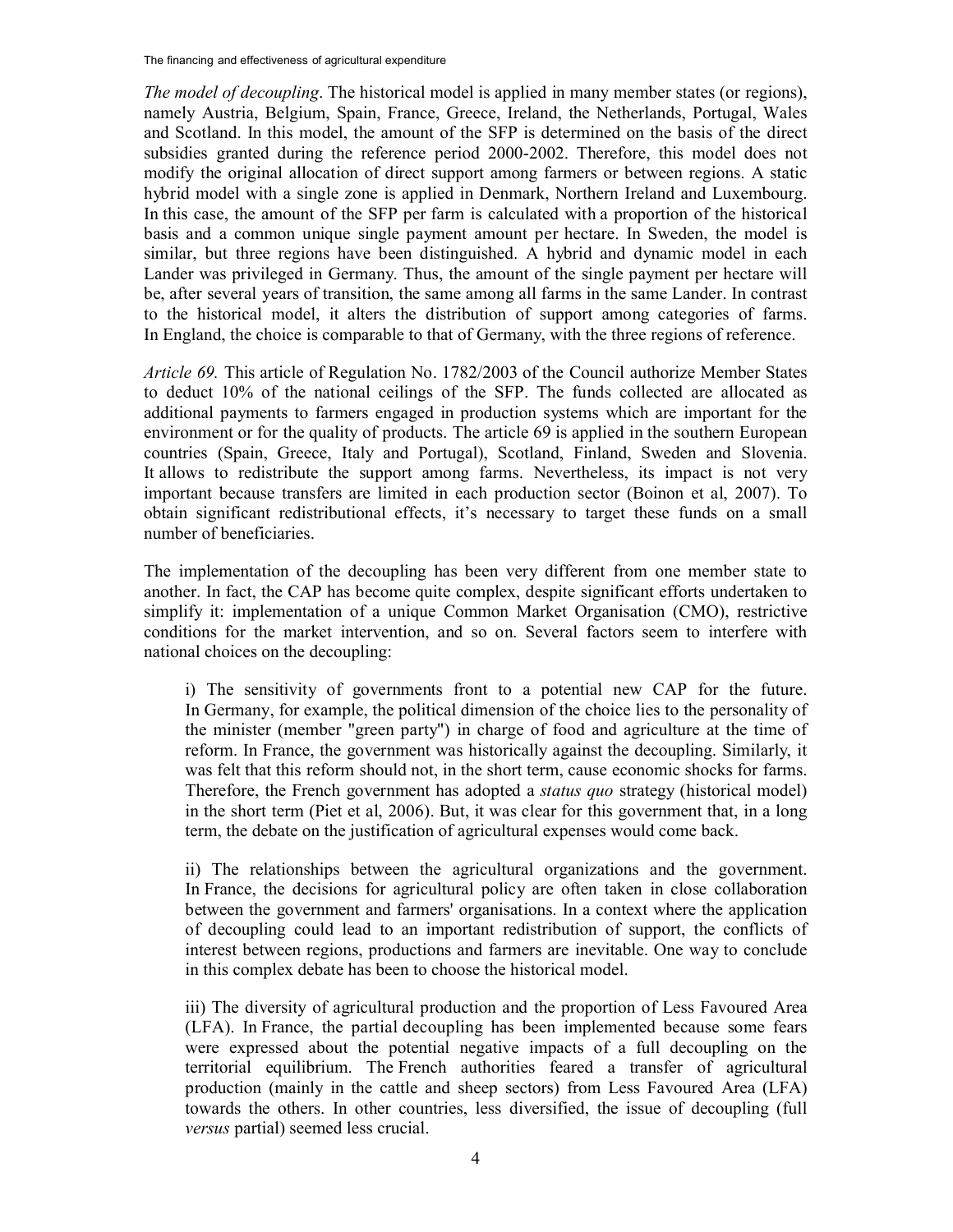Thus, the margins offered by the Regulation No. 1782/2003 allowed each member state to take into account its own productive constraints (at national, regional or local levels). Such a variety of models, however, presents several problems. It may lead to additional costs (costs of administration, management and control) at the level of public authorities. It can also lead to distortions of competition between Member States. Finally, it provides arguments to the advocates of a greater renationalisation of the CAP. This risk is all the greater because the CAP expenses appear insufficiently legitimate in the eyes of taxpayers. Thus, special attention should be paid to the unequal distribution of support to agriculture, especially for SFP.

#### **1.3. Should we implement a full decoupling of direct payments?**

In the current round of the WTO negotiations, the adoption of a full decoupling of all direct payments under the first pillar is not a necessity in the short term (WTO, 2004). According to estimates (Guyomard et al,  $2007$ <sup>4</sup>, the EU would be able to accept, without prejudice, a significant decrease (about 70%) of the ceiling of the Aggregate Measurement of Support (AMS). This flexibility is nevertheless related to the non-questioning of the "green box" definition (OECD, 2001; Mathews, 2006) and of the ranking of the SFP in the "green box". On this point, several countries and non-governmental organizations are reserved (Berthelot, 2005; Swinbank et al, 2006; Oxfam, 2006).

The last CAP reform is a further step in the process of decoupling, initiated in 1992, between the supports and agricultural production. Since 2005, a large proportion of direct aid linked to factors of production (land and livestock) has been deleted. The full decoupling is mandatory in milk and has become the norm in the cereals, oilseeds and protein. Only two countries, namely France and Spain have opted for a coupling of aids to arable crops areas. For livestock premiums, full decoupling is not widespread: many countries have used the partial decoupling and the level of coupling is more important (up to 100% for the suckler cow premium and the calves slaughter premium).

Several arguments were advanced to justify the widespread of the full decoupling: it would give more strength to the EU in the multilateral WTO negotiations; it would simplify the CAP and promote coherence between Member States; it would improve economic efficiency of the transfer for farmers, while minimizing the distorting effects on trade; it would reduce the administration costs of the CAP; it would permit to accelerate, thereafter, the reorientation of direct aids among farmers (including the implementation of an identical SFP per hectare).

In the arable sector, the full decoupling seems to be possible and even desirable in the short term. Not only because the coupling involves only two countries (Spain and France), but because the prices are now high. Given the favourable prospects of the international organisations (Food and Agricultural Organisation, Food and Agricultural Policy Research Institute, OECD), the risk of an abandonment of cereal production in the next years appears to be low. This concerns also the diversified farms and those with moderate yields. The cereal production is now a good way to reduce the cost of production of milk and beef. The environmental risks associated with the transition to full decoupling are potentially limited. The abandonment of the set-aside will have a greater impact on this aspect.

For beef cattle, sheep and goat, the implementation of a full decoupling appears to be more difficult to consider, at least in the short term (i.e. without the implementation a new policy). These problems concern, however, more the premiums for suckler cows and sheep than the slaughter premiums. In France, the misgivings expressed about the decoupling are, on the one hand, on production volumes and, secondly, on the territorial effects.

l <sup>4</sup> Throughout the period of the implementation of the URAA, the amount of AMS was below the authorized ceiling. Therefore, this measure has not been a problem for the CAP budget (Butault and Bureau, 2006).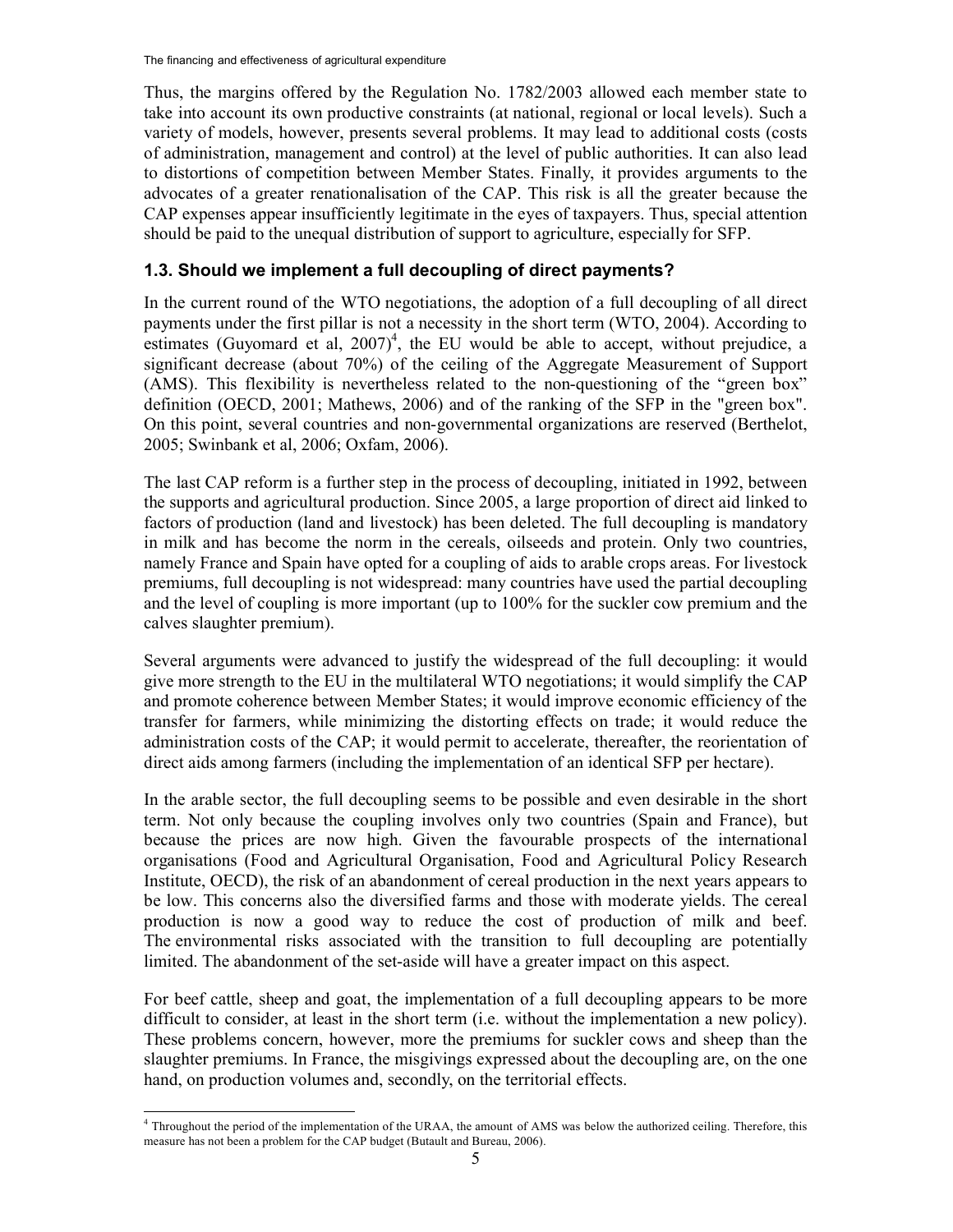Proponents of keeping the current system (partial coupling) think, firstly, that a full decoupling lead to a decline in beef production, in a situation where the EU has already become deficient since 2003. On this point, they fear that France becomes deficient in beef between 2015 to 2020; indeed, the increasing of milk yield per cow is accompanied by a sharp drop in the number of cows. With full decoupling, farmers with low fixed costs (depreciations, finance charges) are not always encourage to produce, even if the single payment is conditioned to the maintenance of the land in good agronomic and environmental conditions. These arguments should be considered seriously to the extent that, for some of these farms, the amount of variable costs (feed, fertilizers, etc.) is sometimes greater than the sale value of the animals. Similarly, with a full decoupling, many diversified farms located in cereals regions could abandon bovine production (stronger working requirements). Indeed, the cereals prices are now very interesting. In the LFA, the risk of an abandonment of bovine/ovine productions is lower. Nevertheless, some farms with low fixed costs and with a modest economic efficiency could also stop to produce. However, for most farmers located in LFA, the risk of a stoppage of production remains low. The possibilities for substitution between agricultural productions are limited and the granting of direct aids of the rural development (premiums for LFA, premiums for grassland) is conditional on compliance with the minimum thresholds for animal density.

Another reluctance to the adoption of a full decoupling of animal premiums is due to territorial concerns. With aid coupled with the production, it is easy to maintain the geographical distribution of livestock on an historical basis. The introduction of a full decoupling could lead to a moving of the productions from a region to another but also within each of them. So, gradually, the most competitive areas (in terms of production costs, proximities of processing industries, proximities of consumers) could be promoted. Conversely, others regions could experience a decline in their production. The risk of a more pronounced concentration of production is real. Nevertheless, the LFA could indirectly benefit of the decline of beef production in the cereal regions. The environmental problems, the expected increase of the milk quota  $(+2\%$  in April 2008) and the rise in cereals prices could also lead to a decline in the herd of suckler cows in some non LFA regions.

This reflection on the interest whether or not to apply a full decoupling of animal premiums must be conducted in accordance with the long term objectives assigned to the agricultural policy and, more importantly, to their ranking (Gohin, 2008; Bureau and Witzke, 2007)). If the goals are territorial and environmental, a coupling of cattle and sheep premiums is justified, at least until 2014-2015. On this date (abolition of milk quotas), a global recasting of the direct aids will be necessary in a more comprehensive manner (see Part 3). If the goals of the CAP are to simplify the devices, to limit administrative costs and to stimulate economic efficiency, the total decoupling presents advantages. In any case, maintaining a coupling of beef premiums should not be a hindrance to the reorientation of the single payment.

#### **1.4. Should we align the model of single payment between member states?**

In the medium term, it will be necessary to change the way that the European direct aids are granted to agriculture. The historical model will become increasingly difficult to justify. On the one hand, taxpayers will have some increasingly difficulties to accept that the direct aids to farmers are independent from the market price, their projects or intensity of their nonmarket services. On the other hand, the solidarity among farmers could decrease on this issue. Farmers which have a high SFP will be strongly against all forms of redistribution. The historical model provides them a financial security. They can keep the subsidies even if they abandon productions that gave rise to these amounts. Farmers which have a low SFP will feel gradually disadvantaged. This is even more true that they run the risk to be challenged on their own productions by farmers in the first group.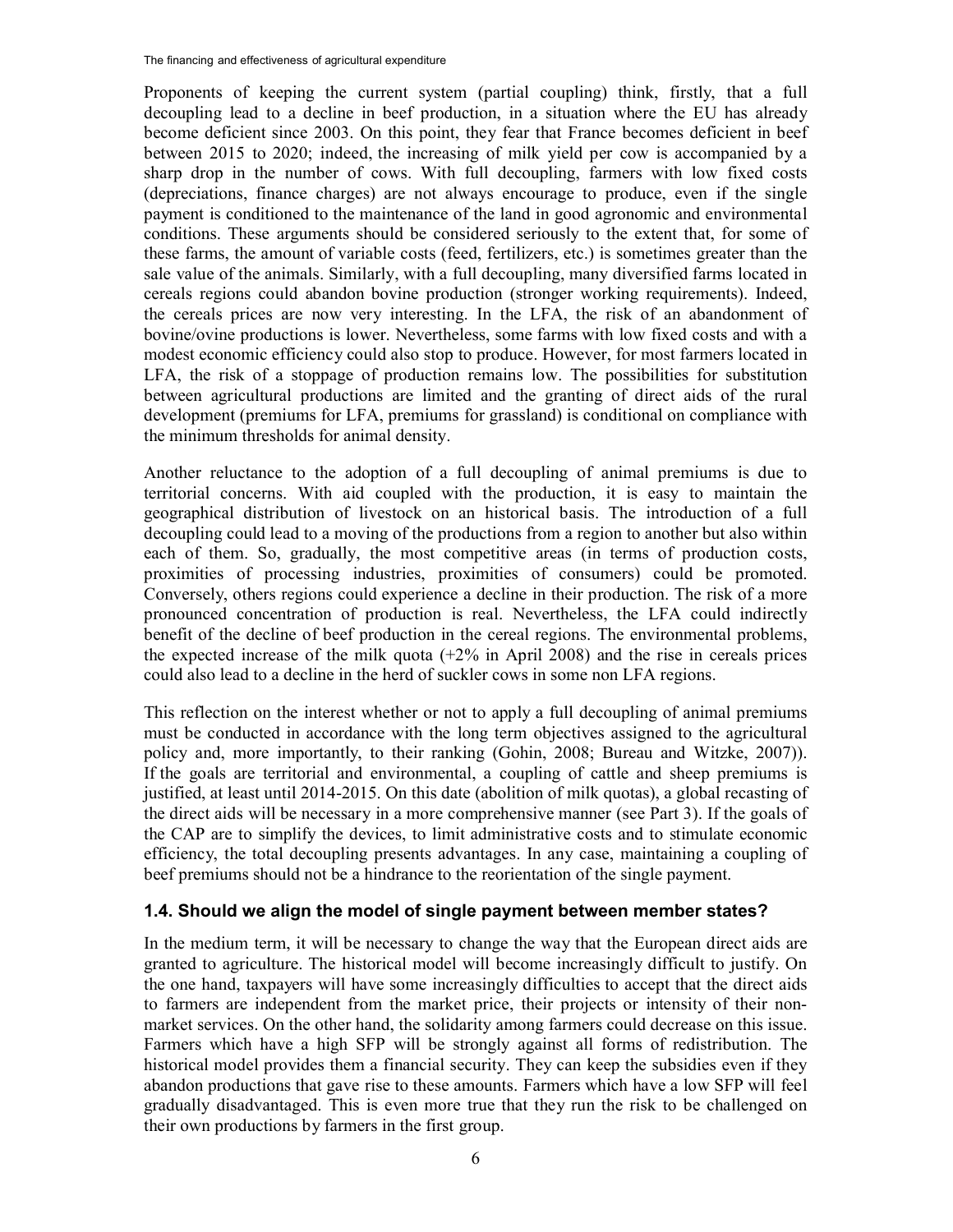An evolution of the CAP seems to be necessary to avoid the risk of the funds decline after 2013. In France, at least, the application of a unique SFP amount per hectare between all farms is not easy to consider in a short period. Similarly, the move towards a flat single payment per hectare (on a scale regional or national) is more readily applicable in the member states where the full decoupling is applied. Also, in those where the decoupling is only partial (as in France), it seems appropriate to take into account in the calculations, coupled residual aids. The other way is, of course, to adopt a full decoupling (while having things considered the points raised above).

Thanks to the FADN data, a simulation was conducted to analyse the impact on the French farmers' incomes (Chatellier, 2007) of the implementation of a regionalization of the SFP (scenario S1: same amount of single payment per hectare for all farmers located in the same region). The second scenario considers a national level (S2: same amount of single payment per hectare for all French farmers). As shown in table 7 (see annex), the impact on income is highly positive for extensive systems and negative for intensive systems. Regionalization does not alter the distribution of support among regions, but between farmers in the same region. This is, off course, an important limit if the goal is to redistribute direct aids between regions. The scenario S2 permits some deep redistribution from the regions specialized in cereals towards regions specialized in cattle and ovine productions (Chatellier, 2006).

An identical amount of SFP per hectare between farmers in the same region or country would have as principal merit to bring some clarity into the logic of allocating supports. However, it will not be sufficient to justify the method of allocating direct aids in the long term. By this way, the amount of the SFP per farm is directly proportional to the total surface of the farm. So, the amount of the single farm payment is not linked to the importance of employment, the income, the dynamics of the farm projects or the quality of non-market services rendered. All these reasons lead to believe that the CAP is going to have to evolve in a more innovative. Failing which, the taxpayers risk to refuse this system at a long run. To prepare the next few decades, the CAP needs an important renovation of its support instruments. The difficulty is to realize this evolution with taking the multilateral negotiations of the WTO into account (see Part 3).

## **2. The role of market regulation instruments in the CAP**

After recalling the reasons for state intervention in agriculture, the second part discusses the future forms of public intervention. Particular attention must be paid to stock of agricultural products, to custom duties and to risk management instruments.

#### **2.1. The justifications for a public intervention in agriculture**

Many economists have shown that a state intervention in agriculture is justified because it is not an economic sector like any other. Indeed, according to the micro-economic theory, the market does not necessarily lead to an optimal situation for the community in the presence of imperfect information or externalities. Several characteristics can be reminded: foodstuffs are indispensable to life and therefore strategic in terms of national sovereignty (concept of selfsufficiency in food); agricultural production is not secure in volume, as it may vary sometimes in high proportions due to climatic or sanitary phenomena, the length of production cycles is sometimes important, so the supply is relatively rigid in the short term, economies of scale are rare in this sector; variations of the producer price can be important because the demand for food is relatively inelastic; the agricultural production provides some services which are appreciated by the citizens (occupation of the territory, opening landscapes, and so on.), but unpaid by the market; the agriculture can also lead to negative externalities (pollution of water, and so on.).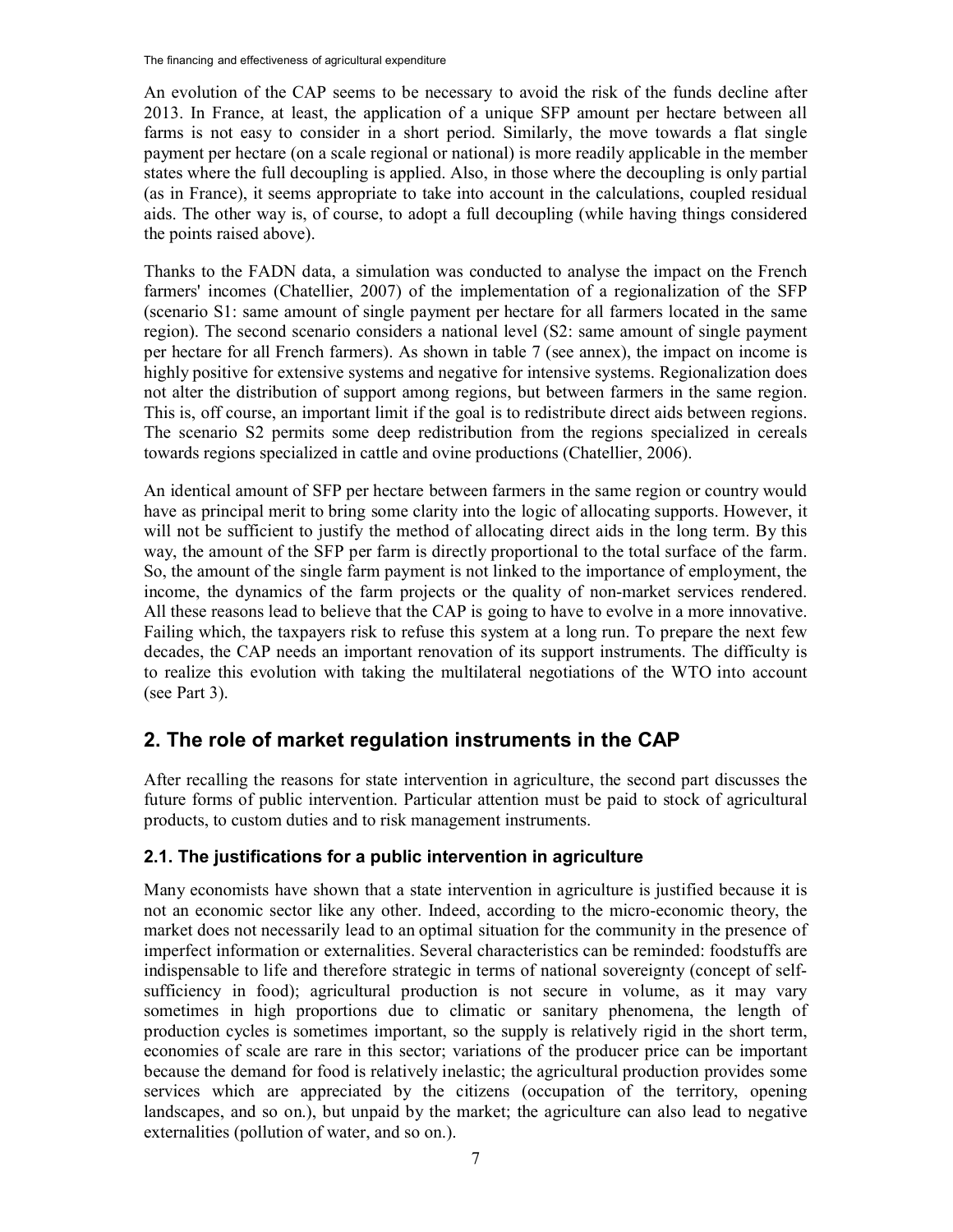Given these characteristics, it is up to state to correct certain shortcomings of the agricultural market. It must provide a regulatory and institutional framework that allows the market economy to operate in the most efficient possible manner. It must make sure to recognize the non-market functions of the agriculture. So, the future CAP should pursue both types of targets. On the one hand, goals in favour of environment, natural resources, biodiversity and landscape. As the provision of such public goods is not guaranteed at the same level of what society wants, incentives need to be permanent. Some measures are also necessary to reduce the negative externalities. On the other hand, the economic objectives. The agricultural sector can not, off course, ignore the market signals (prices). Nevertheless, governments must limit risks related to agricultural markets instability and must ensure consumers safety.

#### **2.2. What kinds of intervention instruments for tomorrow?**

The CAP is organized around several economic instruments. Somewhat challenged in the multilateral negotiations of the WTO, these instruments have changed over the successive reforms of the CAP. What roles these instruments can they still occupied tomorrow?

*The guaranteed prices.* In the framework of the URAA, the decline in European institutional prices was necessary to face with the lowering of tariffs and with the reduced export refunds. Without the institutional prices decrease, the risk of an important increasing of the public intervention (storage of agricultural product) was high. The decline in guaranteed prices concerns gradually all productive sectors (including milk and sugar) and the requirements for public intervention on agricultural market have become more stringent. In line with WTO requirements, the European choice was to allocate decoupled direct payments to farmers instead of a policy with high institutional prices. It seems unlikely that the EU change its strategies on this topic in future years.

*The direct payments*. In a long run, it will be necessary to change the way how direct payments (coupled direct payments and the SFP) are allocated to European farms. This change is necessary even if some argue that direct aids play a very important role in the farms income. As shown in Table 5, direct aids (first and second pillar of the CAP) accounted for 87% of the income of the French professional farms (average for 5 years: 2001 to 2005). A simulation was conducted to assess the impact on the income of an 35% decrease of direct aid from the first pillar (see Scenario 4 in table 7 in the annex). The impact of this scenario on the French farms income is important (-29%), especially for farms specialized in arable crops (-53%) or in beef (-43%). Of course, this sensitivity to a possible shortfall of direct aids must be discussed according to the market prices evolution. For example, a 10% increase in cereals prices (relative to 2005) is equivalent in absolute value, to the impact of this scenario. One could notice that the increasing of cereals prices has been much higher than 10% over the period 2007-2008. At the same time, and although the SFP is considered as decoupled in the WTO, the single payment may have an influence on the agricultural production through different channels (Goodwin and Mishra, 2002), such as the investment decisions; the risk aversion; the farm households supply and demand for work; the anticipation of a possible review of references.

*The storage of the agricultural product*. The scarcity of world stocks (public and private) was one of the explanatory factors of the important increase in prices in 2007 (for milk and cereals). If the uncontrolled accumulation of stocks may be unreasonably expensive, the opposite situation of insufficient stock is not optimal. The storage devices and destocking seem to be justified in agriculture. To be efficient, this instrument must be applied at international level; every member states of the WTO should participate and should accept to store a part of their agricultural production. Indeed, the regulator role of the world market can not be played by a single economic zone. This analysis considers that it can be less expensive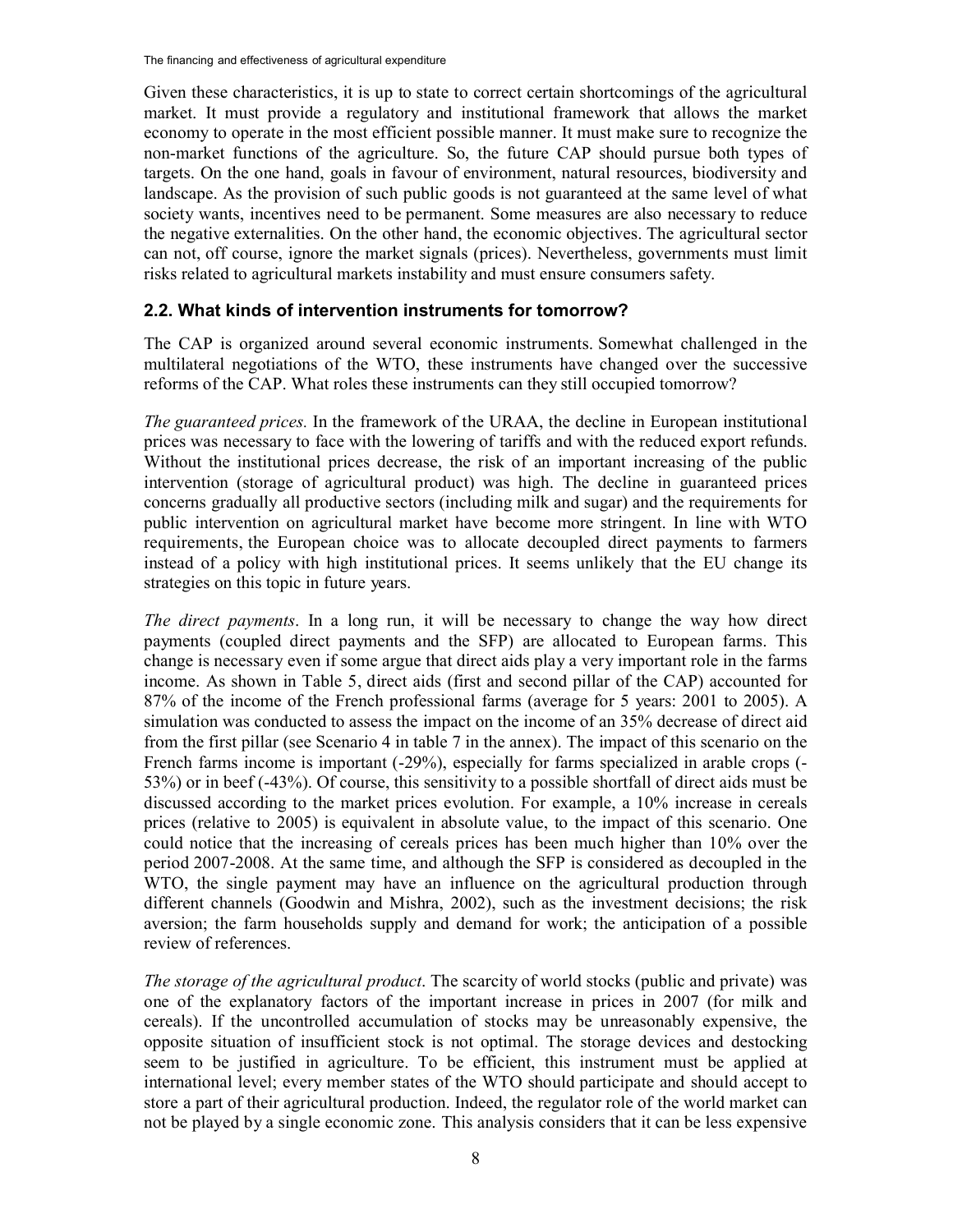to conserve minimal stock of agricultural products rather than suffer from the negative effects of prices oscillations. It seems that farmers, industrials, consumers and taxpayers could find a common interest to adopt this strategy. The regularity of prices has also many advantages. At the international level, developing countries could also be beneficiaries of this form of public intervention. In this sense, the agricultural policy is a food policy.

*The export refunds*. This instrument was heavily used in EU where prices were substantially higher than the international price. With declining institutional prices and the decline in exports in certain agricultural products (beef), European aids to exports have been divided by three in fifteen years. In accordance with the commitments made in the current negotiations of the Doha round, they will be discontinued in the next few years.

*Customs duties*. The EU is the largest importer of food goods in the world. With a trade balance near zero, the EU is less protectionist than some competitors sometimes presage. The tariffs of the EU on food products are on average 18% (Bureau, 2007), but actually applied tariffs are lower because of preferential agreements. However, they may reach more than 80% for certain products (sugar, beef, butter, etc.). Given the increase in international prices for agricultural products and the simultaneous decreasing of the European institutional prices (recently in dairy and sugar), EU is now in better conditions to face with the question of tariffs cuts. In certain markets where the global supply barely keep up with demand (such as milk), a lowering of tariffs does not always lead to a decrease of the EU production, at least in the short term. For example, imports of dairy products have not increased since 1995, despite the lowering of tariffs; they represent 3% of domestic consumption. In other sectors such as beef and sheep, the lowering of tariffs could be harmful. In productions where EU is deficient, as in beef, the opening of import quotas with the Mercosur countries should be studied. Thirteen years after the signing of the URAA, and prior to explore a new tariff cut on food products, it could be interesting to consider the concrete effects of previous cuts, particularly for developing countries. This international debate should not be confined to an approach in terms of overall welfare at the level of major economic areas. It must also take into account the effects within each country between population groups.

*Quotas and supply control measures*. With the development of biofuels and with the growth demand for cereals, the abandonment of set-aside is a necessity. From an environmental point of view, the set-aside had some benefits that should be considered otherwise in the next CAP.

In the milk sector, the European Commission wishes to remove the quota in 2014-2015. This decision is not a requirement in the short term from the WTO. Some member states of this organization, including New Zealand and Australia, have taken advantage from this selfregulation of the European market for increasing their exports on the world market. The milk quotas have allowed to better control EU budgetary expenditures. In some countries, they blocked the geographical concentration of the milk production on a historical basis (this induce a positive impact on environment). With guaranteed prices set at a high level, they have provided a stability for the milk producer's income. However, milk quotas are criticized in the name of economic efficiency and equity. Not easily transferable from one producer to another, they prevent the optimal allocation of resources in favour of the more competitive farms. They constitute a barrier to entry because only producers with a quota can produce milk. Moreover, a value linked to the production right is capitalized in the price of quota. Finally, milk quotas do not allow member states to increase their milk production even for those with a deficient production. Given the position of individual member states, it is highly probable that this deletion of milk quotas will be effective in 2015. The gradual increase of milk volumes and the development of contractual arrangements between producers and industries will be the ways to achieve this.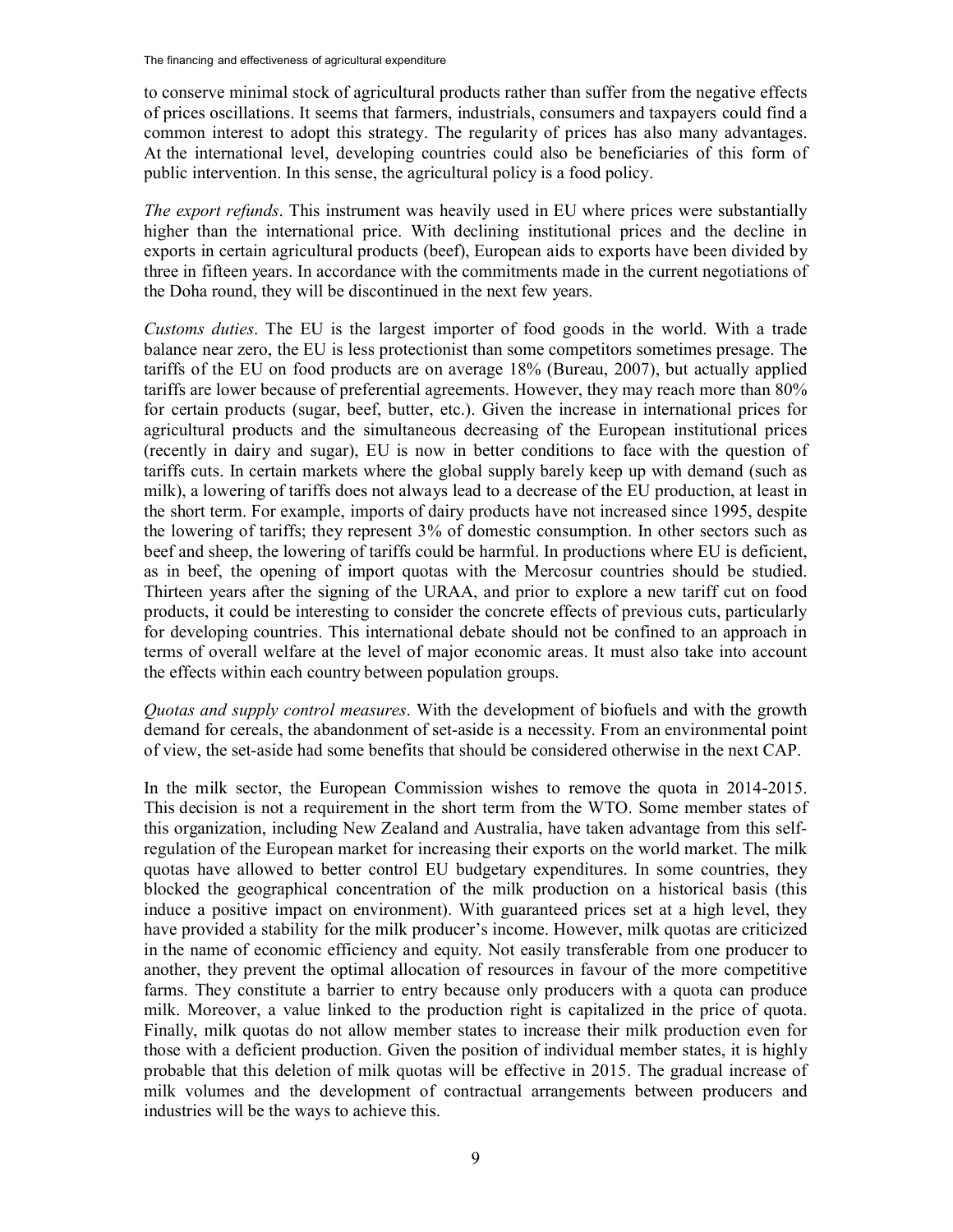The abolition of milk quotas and the implementation of decoupled payments in the dairy sector would be two important evolutions. They can deeply influence the future impact of milk production on territorial and environmental aspects. With theses two options, a territorial concentration of production is imaginable in a medium or long-term (especially given the expected growth of volumes). However, three factors can interfere on this potential process of concentration of dairy farms: environmental standards that prohibit an excessive production in some areas; the contractual relations between producers and industries (the producers are generally located near industries); the proximity between producers and consumers (the transport of fresh dairy products is naturally expensive). As mentioned previously, maintaining a coupling for premiums granted to grazing systems (suckler cows premium and sheep premium) seems desirable at least until 2015. From that date, it will become difficult to justify, based on an argument favouring territorial balance, that the full decoupling is applied only for dairy sector, but not for the others herbivore productions (suckler cows and sheep). This difference will surely invite to a more comprehensive overhaul of the CAP for after 2015. After the establishment of a full decoupling in all productions, it will be necessary to link the direct aids to territorial and environmental criteria (see Part 3).

*Tools for risk management*. The SFP is already a good tool for stabilizing the farmers' income. The fact that the amount of the SFP does not vary depending on the market price meets one of the requirements of the green box of the  $AAUR<sup>5</sup>$ . Thus, under this rule, it is not possible to decrease direct aids when market prices are high (like, for examples, in cereals in 2007 or in milk in 2008). Conversely, it is not possible to increase direct aids when prices are low. On the assumption that prices would remain high in the next years for certain agricultural products (see international prospects of OECD, FAO and FAPRI), such a system could lead to a rapid increase of the income in some categories of farms. Notice that it is not sure that these amounts will be reinvested in agriculture. If this WTO rule is considered theoretically founded by some protagonists of the negotiations, it is uncertain that the taxpayers will accept this situation on a long run. It can also be a source of tensions between farmers.

Some others risk management tools exist. It concerns, for example, of the payments for relief from natural disasters<sup>6</sup> (made either directly or by way of government financial participation in crop insurance schemes). In agricultural sector, insurance mechanisms are not very numerous because the risks are quite singular. Indeed, they can involve, in the same time, a large number of farms (the risk taken by these organisms is important). The European authorities might also encourage the development of mutual funds. These funds permit to manage the market risk between many farmers. According to predetermined rules, the capital of these funds may be used by members when an exceptionally unfavourable situation occurs. The development of these instruments is difficult for two main reasons: it implies a real solidarity among farmers; it requires finding an optimal mix between the private and public intervention.

 $\overline{a}$ 

<sup>5</sup> According to Article 6 of Annex 2 of the URAA, the amount of decoupled payments to producers will not be dependent not on the basis of price, domestic or international, applying for a production staged during a years after the base period.

<sup>&</sup>lt;sup>6</sup> According to Article 8 of Schedule 2 of the URAA, the right to receive such payments means that the public authorities formally recognize the existence of a natural disaster or a similar calamity, it is subject to loss production exceeds 30 percent of the average of the previous three years (or a three-year average based on the previous five years, excluding the value for the highest and the lowest value). Payments shall compensate any more of the total cost of replacing what has been lost and shall not require or specification as to the type or quantity of future production.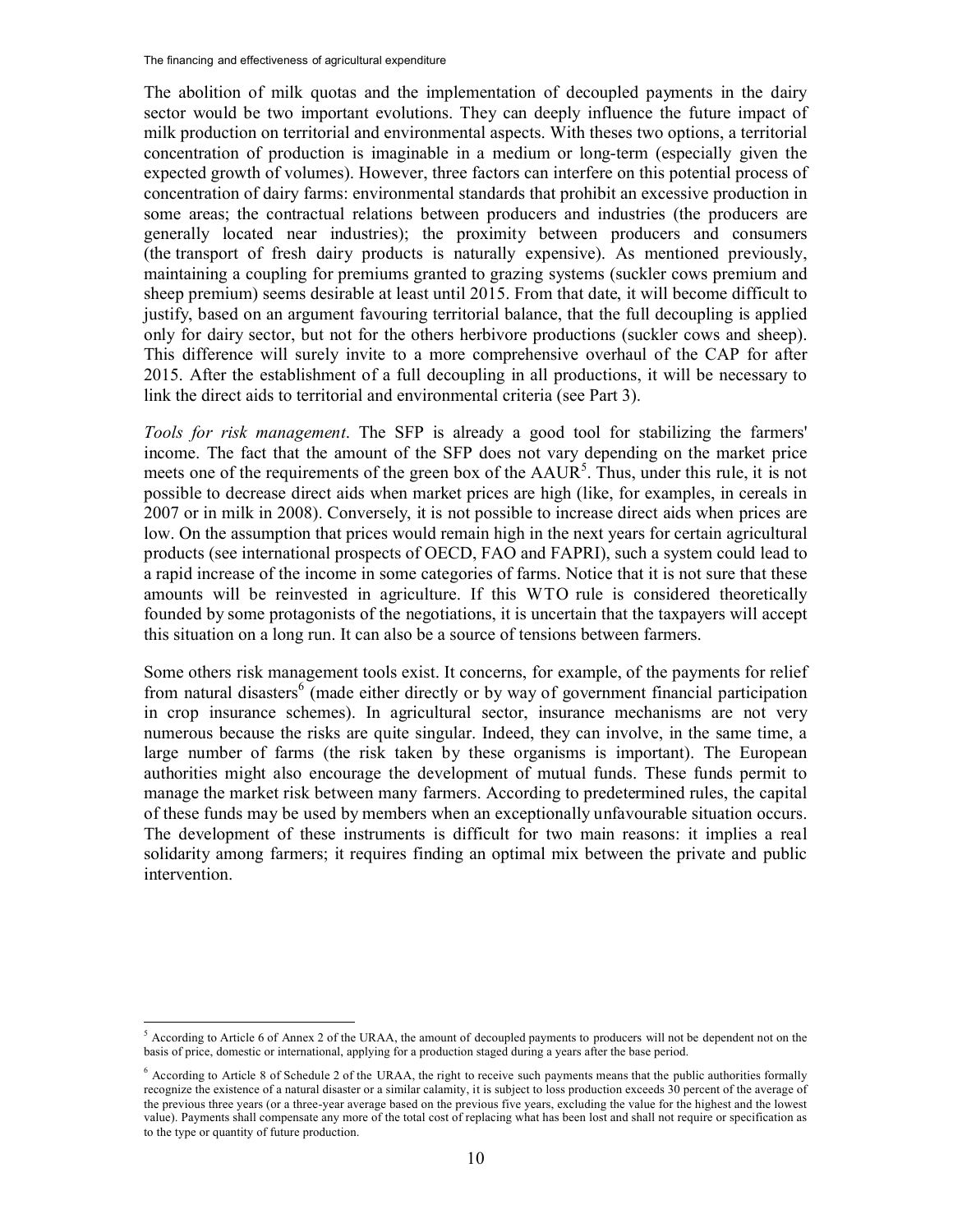## **3. The financing of the CAP**

The third part presents a reflection on the future of the CAP for the period after 2015. It provides answers to the following questions: i) is it possible to envisage a reduction of the CAP budget? Should we maintain the current segmentation between the two pillars? The modulation of aid and the Article 69 can be useful tools for advancing in the direction of future CAP?

#### **3.1. Is it possible to reduce the EAGGF?**

The CAP expenditures are well controlled in proportion to the EU Gross Domestic Product. Moreover, they are better accepted in the WTO since the introduction of the decoupling. In other words, the most important challenge is not to reduce the budget but to find a new way to distribute funds. Three factors will interfere on the willingness or otherwise of community authorities to change the CAP budget: changes in the price of agricultural products; changes in the price of inputs and production factors, productivity gains and efficiency in agriculture.

European and French farms are, on an average, strongly dependant of direct aids. This is especially true for farms specialized in cattle, sheep, goats and cereals. In viticulture, horticulture, poultry and pigs (see tables 3 to 6, annex), the dependence on direct aid is less important. For farms of the first group, only a significant and sustainable increase in agricultural prices could make them economically possible a significant drop in support in the short term. Indeed, many of these farms are faced with a significant increase in input prices (feedstuffs, fertilizer, pesticides, etc.). Some important investments have been engaged consecutively to the new environmental standards and the improving of technical performance is slower than in the past.

From this observation, it should, however, not be inferred that it is impossible to change the method of distribution of public aids to agriculture. With the single decoupled payments, agricultural expenditures are now automatic. This mechanism has the advantage of ensuring predictability of the multi-annual expenditure. It has the disadvantage that the EU will not be able to achieve savings, even if the agricultural prices are exceptionally high.

#### **3.2. What developments for the co-financing and the two pillars of the CAP?**

The current segmentation of the CAP in two pillars is the fruit of a long history. For the next CAP (i.e. after 2015), it will surely be useful to change the contents of these two pillars (if it is worth to keep them). Indeed, to give greater legitimacy to decoupled support, it will be necessary that these payments become more related with environmental services and social issues (see conclusion). If this development is applied, then why should we keep premiums per hectare in the second pillar (premiums for LFA and premiums for grassland)? A fusion of different payments per hectare would provide greater clarity.

Without making any definitive answer here, we must also reflect to the co-financing principle of agricultural policy. Does the co-financing impede the development of the CAP? The current measures of the second pillar could be, tomorrow, fully funded on EU funds (because they correspond to public goods). Conversely, the current measures of the first pillar could be tomorrow, partially funded on national funds (because they concern the farm incomes)?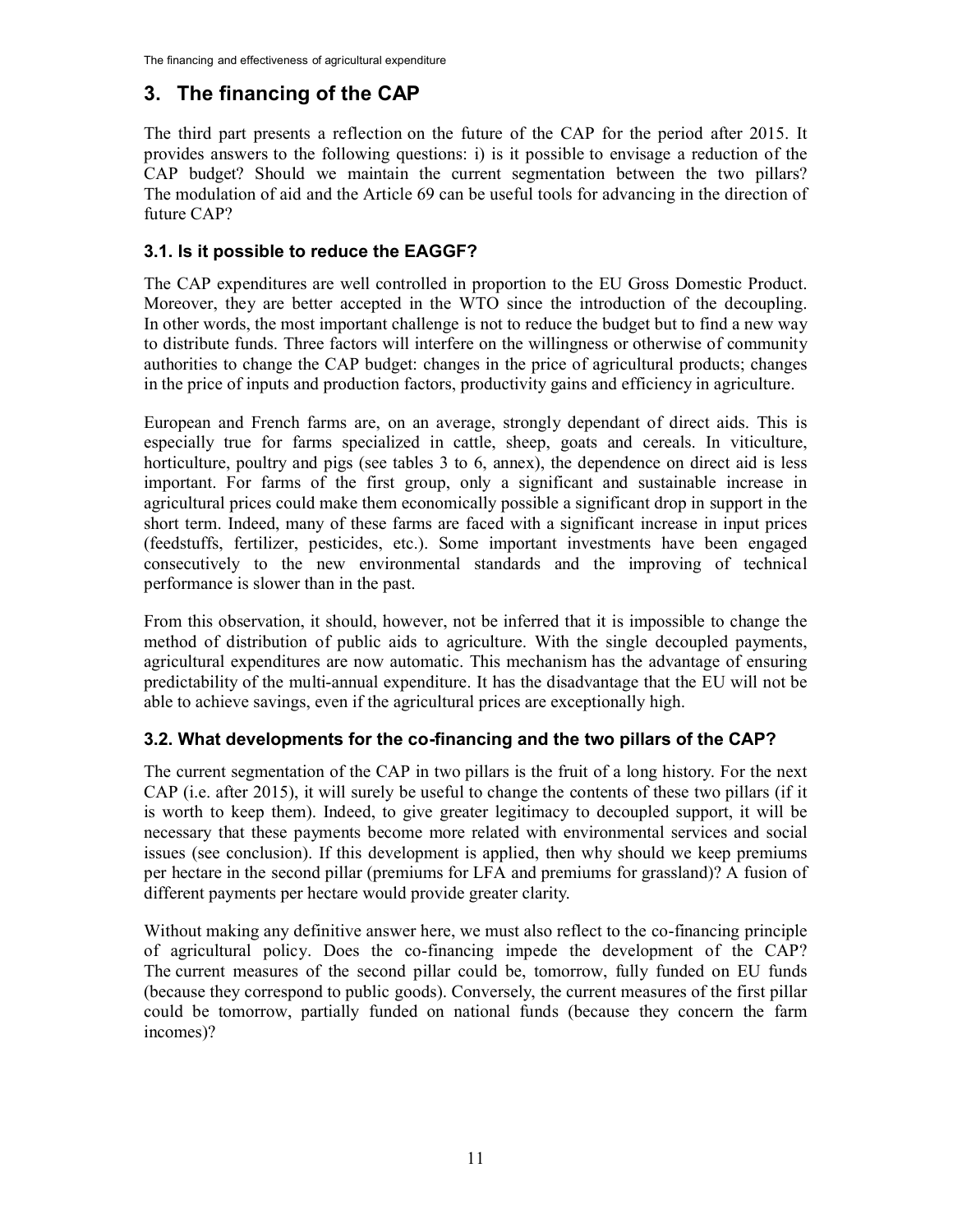#### **3.3. The modulation and capping of direct aids, the article 69**

Broadly speaking, these instruments can gradually adjust the allocation of direct aids between categories of farmers. They can also foster a better legitimacy of the public support. These tools can be very useful to adapt the CAP before 2015. However, they should not focus all the attention. The stakes are larger (see conclusion).

The proposal from the European Commission concerning the rate of modulation (5% to 13% between 2007 and 2013) goes in the right direction. Indeed, the modulation can permit to transfer part of the first pillar aids to the second pillar. However, it should be stressed that in the device used, the rate of modulation is linear and independent of the size of farms or employment. This was not the case in the optional modulation adopted during the Agenda 2000 (Chatellier and Kleinhanss, 2002). The funds raised through modulation should be more sharply focused on risk management.

The proposal to reduce the amount of direct aid in farms which receive more than 100000 euros has a political significance. On an economic level, it has relatively little impact, however, with the exception of some regions such as eastern Germany or the South of England.

The article 69 should be used more widely. It would be useful to make its application more flexible, i.e. by allowing fund transfers between productive sectors. In France, the funds could, for example, allow to accompany economically mountain dairy farms (in the context of a forthcoming abolition of milk quotas).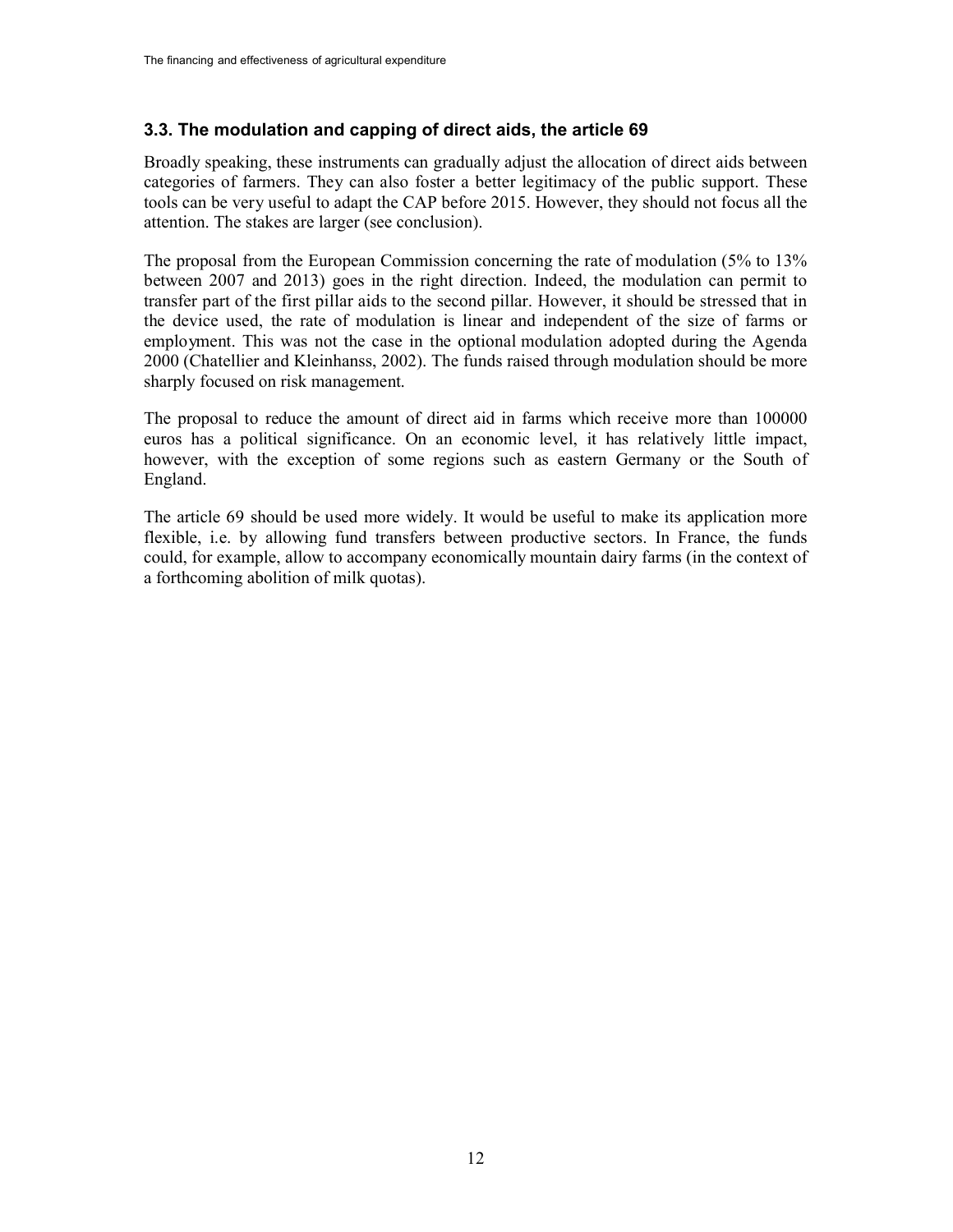## **Conclusion: towards a new CAP?**

The single payment is a tool to support agricultural incomes. Its justification will become fragile over time for two main reasons: i) the amount of single payment was calculated on the basis of price reductions applied in the past (but the market prices are now more favourable for some productions); ii) even if the amount of single payment per hectare becomes the same between farmers, the total amount of aid paid for a farm remains proportional to its surface. Additionally, the current criteria of conditionality are insufficient to guarantee the granting of such aid amounts per hectare.

In this reflection, the first step is to define the sustainable objectives of the new agricultural policy. Three goals should be privileged (Guyomard et al, 2007): i) occupation of territory and land use; ii) the protection of the environment and natural resources; iii) the protection against market instability. In addition, the CAP will continue to ensure, through regulatory measures, the safety of people, animals and products. To meet these goals, it is necessary to imagine a new CAP, which could be based on the articulation of the three following levels:

*Level 1: an aid per hectare for all farmers*. That aid would be allocated to all farmers owning farm land, including those who historically have not been beneficiaries of the SFP. The amount of this aid (about a hundred euros per hectare) would be invariable depending on the areas, types of farms, and even their size. That aid would be conditional upon compliance with minimum environmental standards defined within each member state, or better within each region. The link of this aid to surfaces would be justified because it would be paid in return for the provision of minimum services in terms of land use, land management and environmental protection.

Level 2: *an other aid per hectare for the rendered environmental services.* These payments would be paid in return for the provision of public services, which go beyond the minimum levels (level 1). A long-term contract would be defined at farm level as a whole (or for all holdings involved in a same geographical area). The contracts would be concluded between farmers and government, with the identification of indicators on which they can rely to assess the achievement of objectives. The total amount of aid by farm could be capped, however, depending jobs present. It is not simple to implement this system. It poses problems relating to the definition of indicators and evaluation of the rendered environmental services

*Level 3: implementing new tools to mitigate the risks associated with fluctuating market prices*.

To avoid the risk of economic shocks too brutal for farms, a relatively long transition period would be necessary. Given the models adopted for the implementation of decoupling, some countries are more advanced than others in this direction. After decoupling, a new agricultural policy has to be imagined. While seeking to mitigate the volatility of agricultural markets, the agricultural supports should be more targeting on environmental and social criteria.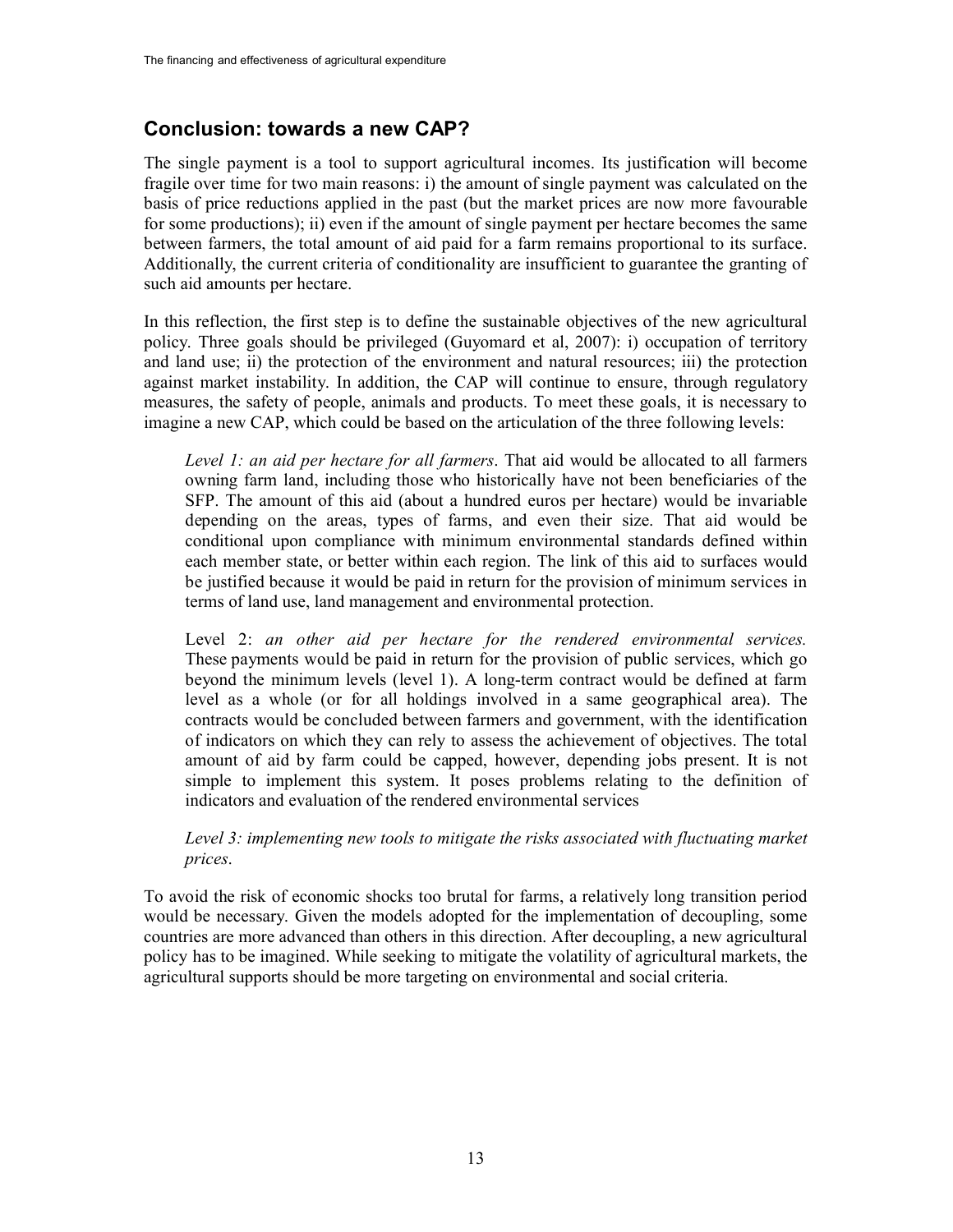# **Bibliography**

Berthelot, 2005. La boîte verte : une boîte noire qui cache la boîte en or. Document de travail, Toulouse, 6 décembre, 18 p.

Boinon J.P., Kroll J.C., Lépicier D., Leseigneur A., Viallon J.B., 2006. La mise en oeuvre des DPU et de l'article 69 dans les Etats membres de l'UE. Rapport pour le Ministère de l'agriculture, 77 p.

Bureau J.C., 2007. *La politique agricole commune*. Editions La Découverte, Paris, 121 p.

Bureau J.C., Witzke, 2007. Reflection on the possibilities for the future development of the CAP. Final report for European Parliament – Directorate General for Internal policies of the Union, 73 p.

Butault J.P. (editeur), 2004. *Les soutiens à l'agriculture : théorie, histoire, mesure*. INRA éditions, Paris, pp 120-171.

Butault J.P., Bureau J.C., 2006. WTO constraints and the CAP: Domestic support in EU-25 agriculture. UMR INRA-INAPG d'économie publique, TradeAG Working Paper 06/11.

Chatellier V., 2006. Le découplage et les droits à paiement unique dans les exploitations laitières et bovins-viande en France. *Cahiers d'économie et sociologie rurales* 78, pp 53-80.

Chatellier V., 2007. La sensibilité des exploitations agricoles française à une modification des budgets et des instruments de soutien. Rapport pour la prospective de l'INRA « Agriculture 2013 », 94 p.

Chatellier V., Delattre F., 2006. Le régime de paiement unique et l'agriculture de montagne en France. *Notes et Etudes Economiques,* n°25, pp 79-107.

Chatellier V., Kleinhanss W., 2002. Agenda 2000 et modulation des aides directes de la PAC en Allemagne et en France. *Économie Rurale,* n° 268-269, mars-juin, pp 159-173.

Commission européenne, 2007. Préparer le «bilan de santé» de la PAC réformée. Rapport au Conseil de la Commission européenne. Bruxelles, 12 pages.

Gohin A., 2008. Le bilan de santé de la PAC : faut-il des exceptions au traitement général. Séminaire Fourgeaud du Ministère de l'Economie et des Finances, Paris, 12 mars, 28 p.

Goodwin B.K., Mishra A.K., 2002. Are "decoupled" farm program payments really decoupled? An empirical evaluation. Working Paper, Ohio State University.

Guyomard H., Chatellier V., Courleux F., Levert F., 2007. La politique de soutien des revenus agricoles dans l'UE: quel avenir pour les droits à paiement unique ? Rapport du Conseil d'Analyse Economique (CAE) du premier ministre, Paris, 125-179.

Guyomard H., Levert F., Butault J.P., 2007. PAC et négociations agricoles du cycle de Doha : la question du soutien interne. *INRA Sciences Sociales*, n°2-3, 4 p.

Mathews A., 2006. Decoupling and the green box: international dimensions of the reinstrumentation of agricultural support. 93rd EAAE seminar, 22-23 September, 28 p.

Ministère de l'agriculture et de la pêche, 2007. Les concours publics à l'agriculture. Paris, 73 p.

OECD, 2001. Decoupling: A conceptual overview. OECD, Papers n°10, OECD, Paris.

OXFAM et al, 2006. Green but not clean: why a comprehensive review of green box subsidies is necessary, 7 p.

Piet L., Courleux F., Guyomard H., 2006. Les DPU : Application en France et premiers éléments d'analyse économique. *Notes et Etudes Economiques*, n°25, pp 45-78.

Swinbank A., Tranter R., 2006. Decoupling EU farm support: Does the new Single Payment Scheme fit within the green box? *Journal of International Law and Trade Policy* 6(1), pp 47-61.

WTO, 1995-04. Notification report concerning domestic support measures in the European Union.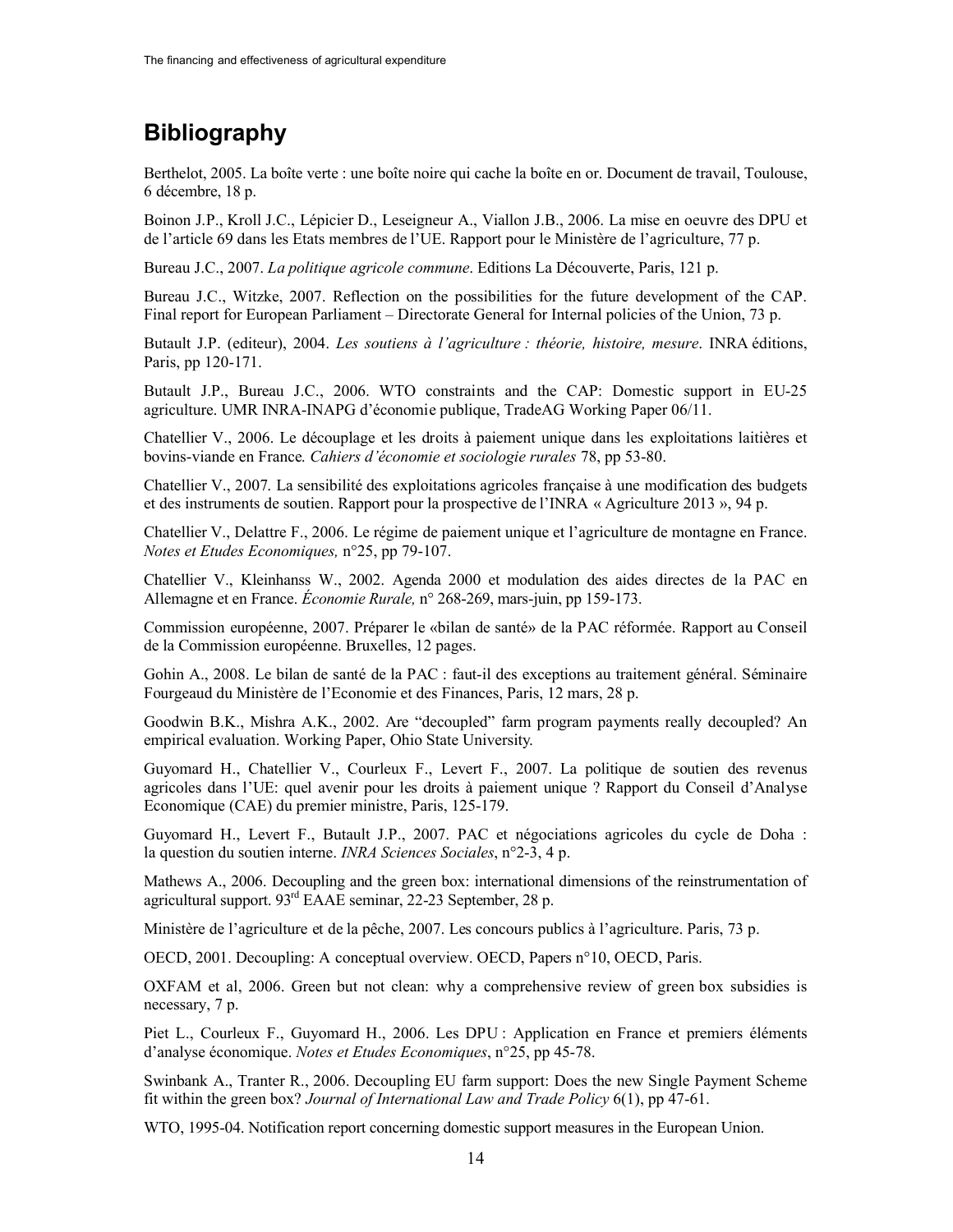#### **Annexes**

| Table 1. Budgetary expenditure on French agriculture (millions of euros) |
|--------------------------------------------------------------------------|
|--------------------------------------------------------------------------|

|                                                         | 2005                |               | 2006                |               |
|---------------------------------------------------------|---------------------|---------------|---------------------|---------------|
|                                                         | Millions $\epsilon$ | $\frac{0}{0}$ | Millions $\epsilon$ | $\frac{0}{0}$ |
| 1- Orange Box (Subsidies linked to market regulation)   | 1 3 6 4             | 10.8%         | 1 0 4 3             | 7.7%          |
| 1-1- Export refunds                                     | 548                 | 4.3%          | 331                 | 2.4%          |
| 1-2- Aid for domestic marketing                         | 342                 | 2.7%          | 253                 | 1.9%          |
| 1-3- Other taxes and duties                             | 286                 | 2.3%          | 263                 | 1.9%          |
| 1-4- Intervention spending                              | 187                 | 1.5%          | 195                 | 1.4%          |
| <b>Blue Box</b>                                         |                     |               |                     |               |
| 2- Blue Box (direct aid linked to products)             | 8 2 2 4             | 64.9%         | 3311                | 24.4%         |
| 2-1-Compensation payments for fields and leaving fallow | 4 9 4 3             | 39.0%         | 1 1 3 8             | 8.4%          |
| 2-2- Animal premiums                                    | 2870                | 22.6%         | 1802                | 13.3%         |
| 2-3- Other direct payments for products                 | 411                 | 3.2%          | 371                 | 2.7%          |
| Green box                                               |                     |               |                     |               |
| 3- Green Box (Subsidies linked to market regulation)    | 3 0 8 1             | 24.0%         | 9 1 9 2             | 67,9%         |
| 3-1 Single farm payment (from 2006 only)                | 0                   | 0.0%          | 5644                | 41.7%         |
| 3-2 Rural development grants                            | 2 2 2 9             | 17.6%         | 2 3 4 0             | 17.3%         |
| - Agro-environmental measures                           | 552                 | 4.4%          | 576                 | 4.3%          |
| - Disadvantaged area compensation payments              | 527                 | 4.2%          | 516                 | 3.8%          |
| - Installation, modernisation and pollution control     | 459                 | 3.6%          | 464                 | 3.4%          |
| - Landscaping and protection of rural green space       | 365                 | 2.9%          | 408                 | 3.0%          |
| - Aid for equestrian activities                         | 186                 | 1.5%          | 150                 | 1.1%          |
| - Agricultural set-aside                                | 89                  | 7%            | 80                  | 0.6%          |
| - Processing and marketing of products                  | 49                  | 4%            | 144                 | 1.1%          |
| 3-3- Other aid for agriculture and rural areas          | 852                 | 6.7%          | 1208                | 8.9%          |
| - Plant and animal health                               | 374                 | 3.0%          | 402                 | 3.0%          |
| - Organisation and modernisation of sectors             | 136                 | 1.1%          | 185                 | 1.4%          |
| - Management of hazards and reductions in charges       | 99                  | 8%            | 363                 | 2.7%          |
| - Food aid                                              | 90                  | 7%            | 87                  | 0.6%          |
| - Product promotion and quality control                 | 80                  | 0.6%          | 77                  | 0.6%          |
| - Cessation of dairy activity and grubbing up of vines  | 73                  | 0.6%          | 94                  | 7%            |
| Public funding for agriculture and rural areas          | 12 672              | 100.0%        | 13 549              | 100.0%        |

Source : Ministry of Agriculture and Fisheries, 2007 / Classification by the author

| Table 2. Professional farms in France (2005) |  |  |
|----------------------------------------------|--|--|
|                                              |  |  |

|                                       |                 | Standard Gross Margin (SGM in ESU - Economic Size Unit) |           |           |            |          |         |  |
|---------------------------------------|-----------------|---------------------------------------------------------|-----------|-----------|------------|----------|---------|--|
|                                       | $30$ ESU $\leq$ | $30 - 40$                                               | $40 - 60$ | $60 - 80$ | $80 - 100$ | >100 ESU |         |  |
| Dairy                                 | 9800            | 14 100                                                  | 19 900    | 17 500    | 15 900     | 22 100   | 99 200  |  |
| - Specialized - Fodder Maize > 30% FA | 900             | 2800                                                    | 5 600     | 5 0 0 0   | 4 600      | 3700     | 22 600  |  |
| - Specialized - Maize 10 to 30%       | 2700            | 4 200                                                   | 6900      | 5 3 0 0   | 3500       | 2600     | 25 300  |  |
| - Specialized - Maize < 10% FA        | 4700            | 5 600                                                   | 4 0 0 0   | 2 3 0 0   | 1400       | 700      | 18 600  |  |
| - Diversified                         | 1500            | 1500                                                    | 3 3 0 0   | 4 9 0 0   | 6 500      | 15 100   | 32 800  |  |
| <b>Beef</b>                           | 26 100          | 20 500                                                  | 14 000    | 9 2 0 0   | 7 0 0 0    | 8 200    | 84 900  |  |
| * Specialized                         | 17 300          | 10 900                                                  | 6800      | 3400      | 1 0 0 0    | 700      | 40 100  |  |
| * Diversified                         | 8800            | 9600                                                    | 7 200     | 5800      | 6 0 0 0    | 7 500    | 44 800  |  |
| Sheep & Goat                          | 5 100           | 5 3 0 0                                                 | 3500      | 1 300     | 1 300      | 1 0 0 0  | 17 600  |  |
| Pork & Poultry                        | 1700            | 400                                                     | 600       | 700       | 600        | 2 0 0 0  | 6 100   |  |
| Arable crops                          | 10 500          | 8 5 0 0                                                 | 9 0 0 0   | 11 500    | 9700       | 20 800   | 69 900  |  |
| - Wheat (orientation)                 | 5 200           | 3500                                                    | 4 200     | 6 100     | 5 0 0 0    | 12 100   | 36 100  |  |
| - Corn                                | 3 3 0 0         | 2600                                                    | 2 700     | 3 0 0 0   | 1700       | 3 0 0 0  | 16 200  |  |
| - Oilseeds & protein crops            | 800             | 1600                                                    | 1 200     | 1800      | 1 900      | 2600     | 9 9 0 0 |  |
| - Other                               | 1 200           | 700                                                     | 800       | 700       | 1 0 0 0    | 3 2 0 0  | 7600    |  |
| Specialist vineyards                  | 4 500           | 7 100                                                   | 5 0 0 0   | 6 100     | 5 3 0 0    | 16 400   | 44 400  |  |
| Other (horticulture, permanent crops) | 4 100           | 3600                                                    | 2700      | 2 3 0 0   | 2 0 0 0    | 5 600    | 20 400  |  |
| All                                   | 61800           | 59 500                                                  | 54 600    | 48 600    | 41800      | 76 100   | 342 500 |  |

Source: FADN France 2005 / Processed by INRA SAE2 Nantes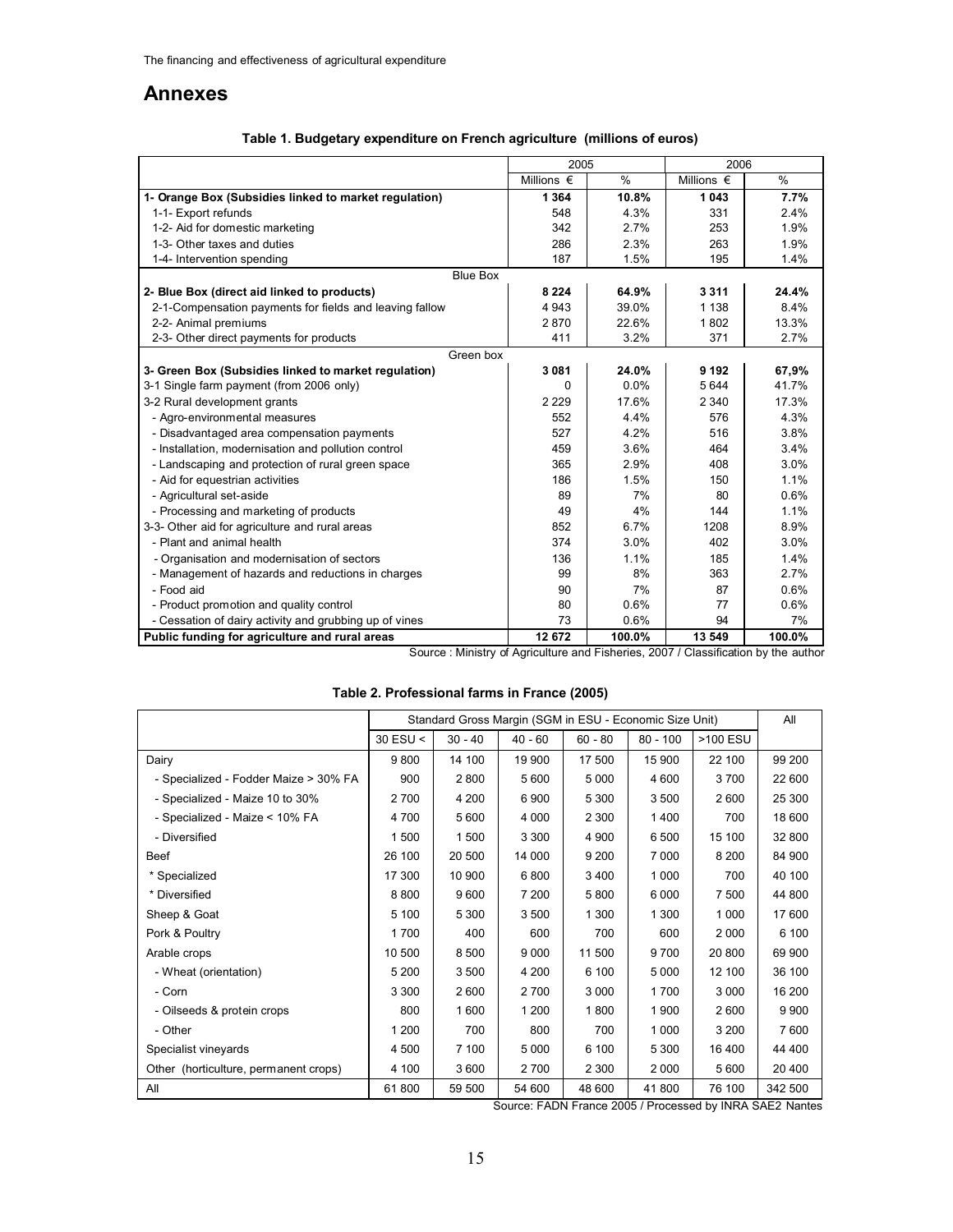|                                       |          | Standard Gross Margin (SGM in ESU - Economic Size Unit) |           |           |            |          |        |  |
|---------------------------------------|----------|---------------------------------------------------------|-----------|-----------|------------|----------|--------|--|
|                                       | 30 ESU < | $30 - 40$                                               | $40 - 60$ | $60 - 80$ | $80 - 100$ | >100 ESU |        |  |
| Dairy                                 | 10 900   | 12 900                                                  | 16 400    | 23 400    | 29 800     | 49 800   | 24 200 |  |
| - Specialized - Fodder Maize > 30% FA | 7600     | 9600                                                    | 13 500    | 22 500    | 28 400     | 42 500   | 20 700 |  |
| - Specialized - Maize 10 to 30%       | 7 500    | 11 300                                                  | 15 500    | 22 800    | 29 600     | 45 200   | 19 400 |  |
| - Specialized - Maize < 10% FA        | 13 500   | 15 800                                                  | 20 900    | 29 200    | 40 100     | 49 000   | 19700  |  |
| - Diversified                         | 11 700   | 15 400                                                  | 18 100    | 22 700    | 28 900     | 52 700   | 34 000 |  |
| Beef                                  | 20 000   | 29 100                                                  | 36 300    | 47 500    | 52 600     | 71 900   | 34 300 |  |
| * Specialized                         | 23 400   | 35 800                                                  | 44 300    | 62 900    | 80 500     | 108 400  | 35 200 |  |
| * Diversified                         | 14 100   | 22 800                                                  | 30 200    | 40 900    | 47 100     | 68 800   | 33 600 |  |
| Sheep & Goat                          | 15 900   | 23 400                                                  | 26 600    | 35 000    | 49 300     | 69 100   | 26 100 |  |
| Pork & Poultry                        | 500      | 2800                                                    | 3 600     | 6800      | 9800       | 16 800   | 7800   |  |
| Arable crops                          | 9 100    | 17 300                                                  | 23 500    | 32 000    | 40 200     | 64 000   | 35 100 |  |
| - Wheat (orientation)                 | 9 0 0 0  | 16 800                                                  | 24 300    | 34 900    | 42 800     | 67400    | 40 000 |  |
| - Corn                                | 9600     | 17 600                                                  | 24 000    | 29 800    | 37 500     | 58 100   | 27 600 |  |
| - Oilseeds & protein crops            | 11 600   | 21 500                                                  | 25 500    | 38 100    | 48 500     | 80 200   | 39 600 |  |
| - Other                               | 5 600    | 6 3 0 0                                                 | 12 100    | 11 800    | 19 000     | 47 600   | 26 300 |  |
| Specialist vineyards                  | 2 2 0 0  | 3 3 0 0                                                 | 2 600     | 3 4 0 0   | 3 800      | 4 9 0 0  | 3600   |  |
| Other (horticulture, permanent crops) | 2 0 0 0  | 2 3 0 0                                                 | 3 900     | 4 600     | 6800       | 18 100   | 7 100  |  |
| All                                   | 13 300   | 17 600                                                  | 20 700    | 26 900    | 32 000     | 43 600   | 25 100 |  |

**Table 3. Direct aids per farm** *(French professional farms, euros 2005, five-year 2001 to 2005 average)*

"ns": not significant from a statistical point of view. Source: FADN France 2005 / Processed by INRA SAE2 Nantes

|                                       |            |           | Standard Gross Margin (SGM in ESU - Economic Size Unit) |           |            |          | All     |
|---------------------------------------|------------|-----------|---------------------------------------------------------|-----------|------------|----------|---------|
|                                       | $30$ ESU < | $30 - 40$ | $40 - 60$                                               | $60 - 80$ | $80 - 100$ | >100 ESU |         |
| Dairy                                 | 8 9 0 0    | 9 9 0 0   | 11 200                                                  | 13 300    | 14 300     | 17 900   | 13 600  |
| - Specialized - Fodder Maize > 30% FA | 6900       | 7600      | 9600                                                    | 12 600    | 13 800     | 14 800   | 11 900  |
| - Specialized - Maize 10 to 30%       | 6 100      | 9 0 0 0   | 10 800                                                  | 12 700    | 14 000     | 16 700   | 11800   |
| - Specialized - Maize < 10% FA        | 11 000     | 11 900    | 12 600                                                  | 14 400    | 15 700     | 16 600   | 12 800  |
| - Diversified                         | 9 3 0 0    | 10 300    | 12 700                                                  | 14 300    | 14 700     | 19 100   | 16 400  |
| Beef                                  | 17 000     | 23 600    | 25 600                                                  | 27 900    | 27 600     | 27 500   | 23 600  |
| * Specialized                         | 20 300     | 29 300    | 30 500                                                  | 33 200    | 34 800     | 39 400   | 26 600  |
| * Diversified                         | 11 600     | 18 300    | 21 700                                                  | 25 200    | 25 800     | 26 500   | 21 500  |
| Sheep & Goat                          | 11 500     | 17 600    | 16 800                                                  | 19 200    | 25 000     | 24 900   | 16700   |
| Pork & Poultry                        | 300        | 2 0 0 0   | 2 500                                                   | 4 600     | 5 800      | 6 900    | 4 3 0 0 |
| Arable crops                          | 6800       | 13700     | 17 100                                                  | 20 400    | 26 000     | 26 400   | 20 700  |
| - Wheat (orientation)                 | 7 100      | 13 600    | 19 700                                                  | 27 100    | 29 900     | 30 500   | 25 100  |
| - Corn                                | 7700       | 13 300    | 15 100                                                  | 15 700    | 19 500     | 19 500   | 15 500  |
| - Oilseeds & protein crops            | 8800       | 20 900    | 22 200                                                  | 30 500    | 34 100     | 35 800   | 27 600  |
| - Other                               | 2 9 0 0    | 3500      | 6 500                                                   | 4 200     | 11 400     | 17 300   | 11 400  |
| Specialist vineyards                  | 1900       | 2 500     | 1700                                                    | 1700      | 1 500      | 1 100    | 1400    |
| Other (horticulture, permanent crops) | 1 100      | 1 0 0 0   | 1 500                                                   | 1400      | 1 500      | 2 3 0 0  | 1800    |
| All                                   | 10 500     | 13 100    | 13 700                                                  | 15 000    | 15 400     | 13 000   | 13 300  |

#### **Table 4. Direct aids per Agricultural Work Unit** *(French professional farms, euros 2005, five-year 2001 to 2005 average)*

"ns": not significant from a statistical point of view. Source: FADN France 2005 / Processed by INRA SAE2 Nantes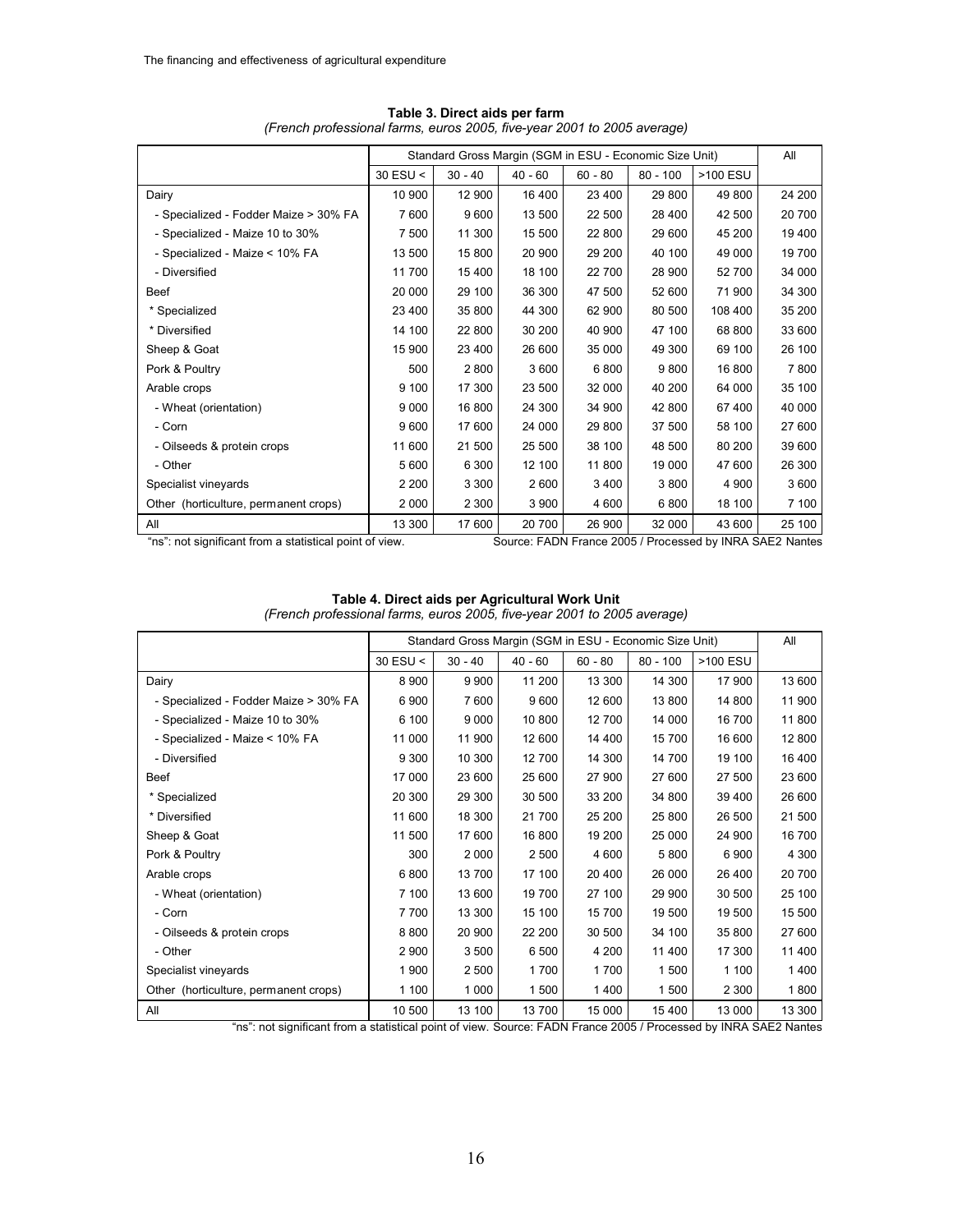|                                       |            | Standard Gross Margin (SGM in ESU - Economic Size Unit) |           |           |            |          |      |  |
|---------------------------------------|------------|---------------------------------------------------------|-----------|-----------|------------|----------|------|--|
|                                       | $30$ ESU < | $30 - 40$                                               | $40 - 60$ | $60 - 80$ | $80 - 100$ | >100 ESU |      |  |
| Dairy                                 | 76%        | 69%                                                     | 74%       | 85%       | 79%        | 89%      | 82%  |  |
| - Specialized - Fodder Maize > 30% FA | ns         | 55%                                                     | 60%       | 83%       | 70%        | 75%      | 71%  |  |
| - Specialized - Maize 10 to 30%       | 62%        | 59%                                                     | 68%       | 77%       | 78%        | 84%      | 73%  |  |
| - Specialized - Maize < 10% FA        | 80%        | 76%                                                     | 88%       | 89%       | 82%        | 82%      | 83%  |  |
| - Diversified                         | ns         | 98%                                                     | 99%       | 91%       | 86%        | 94%      | 93%  |  |
| <b>Beef</b>                           | 139%       | 145%                                                    | 161%      | 160%      | 153%       | 136%     | 148% |  |
| * Specialized                         | 139%       | 145%                                                    | 158%      | 157%      | 152%       | 156%     | 148% |  |
| * Diversified                         | 139%       | 146%                                                    | 164%      | 163%      | 154%       | 133%     | 147% |  |
| Sheep & Goat                          | 126%       | 129%                                                    | 136%      | 166%      | 189%       | 144%     | 140% |  |
| Pork & Poultry                        | 3%         | ns                                                      | 24%       | 29%       | 25%        | 40%      | 29%  |  |
| Arable crops                          | 108%       | 126%                                                    | 128%      | 134%      | 138%       | 124%     | 127% |  |
| - Wheat (orientation)                 | 105%       | 123%                                                    | 140%      | 155%      | 146%       | 133%     | 137% |  |
| - Corn                                | 129%       | 134%                                                    | 125%      | 121%      | 125%       | 128%     | 126% |  |
| - Oilseeds & protein crops            | ns         | 218%                                                    | 148%      | 168%      | 186%       | 183%     | 183% |  |
| - Other                               | ns         | $ns\%$                                                  | 54%       | 36%       | 61%        | 72%      | 62%  |  |
| Specialist vineyards                  | 17%        | 27%                                                     | 11%       | 11%       | 10%        | 6%       | 8%   |  |
| Other (horticulture, permanent crops) | 9%         | 10%                                                     | 15%       | 15%       | 21%        | 43%      | 24%  |  |
| All                                   | 97%        | 99%                                                     | 95%       | 99%       | 92%        | 74%      | 87%  |  |

#### **Table 5. Direct aids / Family farm income** *(French professional farms, in %, five-year 2001 to 2005 average)*

"ns": not significant from a statistical point of view. Source: FADN France 2005 / Processed by INRA SAE2 Nantes

|                                       |            |           | Standard Gross Margin (SGM in ESU - Economic Size Unit) |           |            |          | All    |
|---------------------------------------|------------|-----------|---------------------------------------------------------|-----------|------------|----------|--------|
|                                       | $30$ ESU < | $30 - 40$ | $40 - 60$                                               | $60 - 80$ | $80 - 100$ | >100 ESU |        |
| Dairy                                 | 11 900     | 14 500    | 15 500                                                  | 16 900    | 19 800     | 23 900   | 18 100 |
| - Specialized - Fodder Maize > 30% FA | ns         | 13 800    | 16 300                                                  | 16 300    | 21 100     | 21 900   | 17800  |
| - Specialized - Maize 10 to 30%       | 9700       | 15 300    | 16 200                                                  | 17 600    | 19 900     | 21 900   | 17 000 |
| - Specialized - Maize < 10% FA        | 13 900     | 15 900    | 15 100                                                  | 17 300    | 20 000     | 22 200   | 15 900 |
| - Diversified                         | ns         | 10 900    | 13 300                                                  | 16 600    | 19 000     | 24 900   | 20 200 |
| <b>Beef</b>                           | 12 600     | 16 600    | 16 900                                                  | 19700     | 21 000     | 27 900   | 17 500 |
| * Specialized                         | 14 800     | 20 600    | 20 800                                                  | 24 600    | 25 500     | 29 400   | 18 800 |
| * Diversified                         | 8700       | 12 800    | 13 900                                                  | 17 300    | 19 800     | 27 700   | 16 500 |
| Sheep & Goat                          | 9700       | 14 500    | 13 300                                                  | 12 900    | 16 400     | 23 400   | 13 100 |
| Pork & Poultry                        | 11 600     | ns        | 12 800                                                  | 16 400    | 25 800     | 27 100   | 19 100 |
| Arable crops                          | 7 300      | 11700     | 15800                                                   | 19 700    | 23 800     | 34 200   | 21 600 |
| - Wheat (orientation)                 | 7 300      | 11 500    | 16 000                                                  | 19800     | 24 600     | 34 600   | 23 300 |
| - Corn                                | 6 500      | 11 000    | 15 200                                                  | 19 000    | 23 900     | 27 300   | 16 900 |
| - Oilseeds & protein crops            | ns         | 9700      | 15 600                                                  | 19 800    | 20 500     | 28 900   | 17800  |
| - Other                               | ns         | ns        | 16 400                                                  | 22 100    | 24 700     | 43 900   | 30 500 |
| Specialist vineyards                  | 12 000     | 10 900    | 20 500                                                  | 23 800    | 29 500     | 53 000   | 33 000 |
| Other (horticulture, permanent crops) | 18 300     | 16 200    | 17 600                                                  | 20 400    | 21 000     | 24 700   | 20 000 |
| All                                   | 11 700     | 14 400    | 16 400                                                  | 18 600    | 21 800     | 32 400   | 20 200 |

| Table 6. Family farm income (FFI) per family worker (AWU)               |  |  |  |
|-------------------------------------------------------------------------|--|--|--|
| (French professional farms, euros 2005, five-year 2001 to 2005 average) |  |  |  |

"ns": not significant from a statistical point of view. Source: FADN France 2005 / Processed by INRA SAE2 Nantes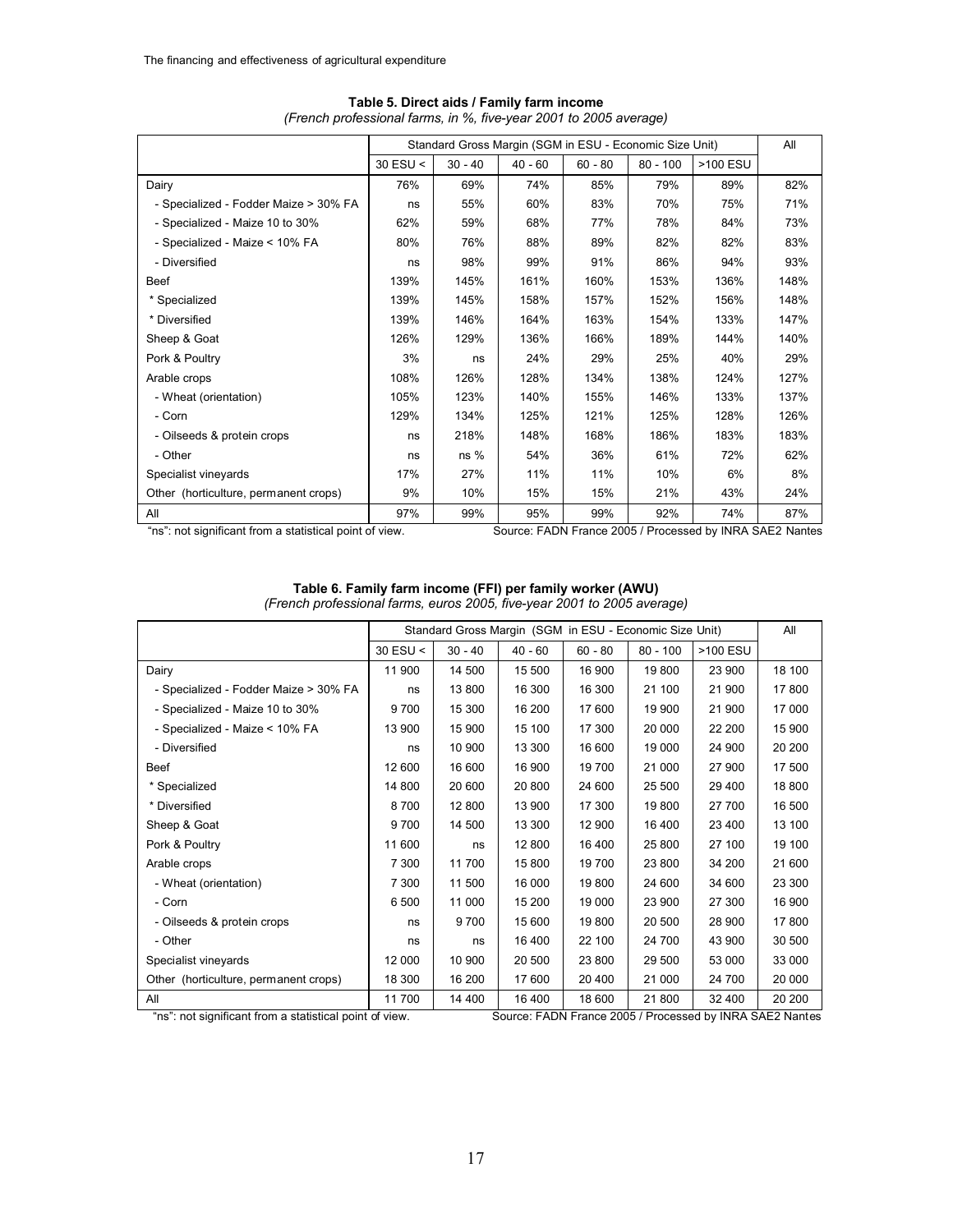|                                        | / Farm (euros) |                |     | / Direct aids (%) | / Hectare (euros) |     |  |
|----------------------------------------|----------------|----------------|-----|-------------------|-------------------|-----|--|
|                                        | H1             | H <sub>2</sub> | H1  | H <sub>2</sub>    | H1                | H2  |  |
| Dairy                                  | 23 000         | 27 800         | 69% | 83%               | 270               | 327 |  |
| - Specialized - Fodder maize > 30% FA  | 23 800         | 28 300         | 79% | 93%               | 349               | 415 |  |
| - Specialized - Fodder maize 10 to 30% | 18 700         | 22 400         | 69% | 83%               | 248               | 297 |  |
| - Specialized - Fodder maize < 10% FA  | 10 900         | 13 600         | 39% | 49%               | 141               | 177 |  |
| - Diversified                          | 32 500         | 39 500         | 74% | 91%               | 301               | 365 |  |
| Beef                                   | 14 900         | 28 600         | 40% | 76%               | 167               | 321 |  |
| * Specialized                          | 11 500         | 26 900         | 30% | 70%               | 132               | 309 |  |
| * Diversified                          | 17 900         | 30 100         | 49% | 83%               | 197               | 331 |  |
| Sheep & Goat                           | 9 9 0 0        | 15 300         | 35% | 53%               | 125               | 194 |  |
| Pork & Poultry                         | 4 700          | 6 100          | 60% | 77%               | 229               | 295 |  |
| Arable crops                           | 26 200         | 33 300         | 73% | 93%               | 290               | 368 |  |
| - Wheat (orientation)                  | 29 500         | 37 300         | 74% | 94%               | 290               | 367 |  |
| - Corn                                 | 19 800         | 25 500         | 71% | 91%               | 308               | 398 |  |
| - Oilseeds & protein crops             | 29 500         | 38 100         | 72% | 93%               | 262               | 338 |  |
| - Other                                | 20 600         | 24 700         | 72% | 87%               | 315               | 378 |  |
| Specialist vineyards                   | 1 300          | 1700           | 33% | 42%               | 235               | 301 |  |
| Other (horticulture, permanent crops)  | 1 200          | 1500           | 15% | 19%               | 194               | 251 |  |
| All                                    | 16 500         | 23 100         | 57% | 80%               | 234               | 327 |  |

## **Table 7. Estimation of the Single Farm Payment (SFP) in 2008**

*(French professional farms, assumption H1: partial decoupling; assumption H2: total decoupling)*

Source: FADN France 2005 / Processed by INRA SAE2 Nantes

| Table 8. Impact on the Family Farm Income of 4 scenarios for the future of the CAP |  |
|------------------------------------------------------------------------------------|--|
| ((French professional farms, assumption H2: total decoupling)                      |  |

|                                        | Scenario 1 |          | Scenario 2 |          | Scenario 3 |          |           | Scenario 4 |
|----------------------------------------|------------|----------|------------|----------|------------|----------|-----------|------------|
|                                        | Euros      | % of FFI | Euros      | % of FFI | Euros      | % of FFI | Euros     | % of FFI   |
| Dairy                                  | 500        | 2%       | $\Omega$   | $0\%$    | $-600$     | $-2\%$   | $-9700$   | $-31%$     |
| - Specialized - Fodder maize > 30% FA  | $-3600$    | $-11%$   | $-6000$    | $-19%$   | $-4200$    | $-13%$   | $-9900$   | $-31%$     |
| - Specialized - Fodder maize 10 to 30% | 2 2 0 0    | 8%       | 2 3 0 0    | 8%       | $-400$     | $-1%$    | $-7800$   | $-27%$     |
| - Specialized - Fodder maize < 10% FA  | 6700       | 28%      | 11 600     | 49%      | 10 700     | 44%      | $-4800$   | $-20%$     |
| - Diversified                          | $-1400$    | -4%      | $-4100$    | $-11%$   | -4 800     | $-13%$   | $-13800$  | $-37%$     |
| Beef                                   | $-600$     | -3%      | 600        | 3%       | 2400       | 10%      | $-10000$  | -43%       |
| * Specialized                          | $-1100$    | -5%      | 1 600      | 6%       | 5900       | 24%      | $-9400$   | $-38%$     |
| * Diversified                          | $-100$     | $-1%$    | $-300$     | $-1%$    | $-700$     | $-3%$    | $-10,500$ | $-48%$     |
| Sheep & Goat                           | 7 300      | 44%      | 10 600     | 65%      | 8800       | 54%      | $-5400$   | $-33%$     |
| Pork & Poultry                         | 1 200      | 3%       | 700        | 2%       | $-600$     | $-2%$    | $-2100$   | -6%        |
| Arable crops                           | $-2100$    | $-9%$    | $-3700$    | $-16%$   | $-5200$    | $-23%$   | $-11700$  | $-51%$     |
| - Wheat (orientation)                  | $-2200$    | -9%      | $-4100$    | $-17%$   | $-6100$    | $-26%$   | $-13100$  | -55%       |
| - Corn                                 | $-3900$    | $-19%$   | $-4600$    | $-22%$   | $-3700$    | $-18%$   | $-8900$   | $-43%$     |
| - Oilseeds & protein crops             | $-1100$    | $-6%$    | $-1200$    | $-6%$    | $-5600$    | $-29%$   | $-13300$  | -68%       |
| - Other                                | 1 0 0 0    | 3%       | $-3300$    | $-11%$   | $-3900$    | $-13%$   | $-8700$   | $-29%$     |
| Specialist vineyards                   | 100        | 0%       | 100        | $0\%$    | 800        | 2%       | $-600$    | $-1\%$     |
| Other (horticulture, permanent crops)  | 300        | 1%       | 500        | 2%       | 2 0 0 0    | 9%       | $-500$    | $-2\%$     |
| All                                    | 0          | $0\%$    | 0          | 0%       | 0          | $0\%$    | $-8100$   | -29%       |

Source: FADN France 2005 / Processed by INRA SAE2 Nantes

**Scenario 1.** Total decoupling + Regionalisation of the SFP (Art. 58-59 of Regulation 1782/2003). The amount of the SFP per hectare is equal between farms located in the same administrative region.

**Scenario 2.** Total decoupling + Nationalisation of the SFP (Art. 58-59 of Regulation 1782/2003). The amount of the SFP per hectare is equal between all French farms.

**Scenario 3.** Modulation (20%) of the direct payments from the first pillar of the CAP. The funds collected abound the existing rural development measures.

**Scenario 4.** The direct payments from the first pillar of the CAP decrease by 35%.